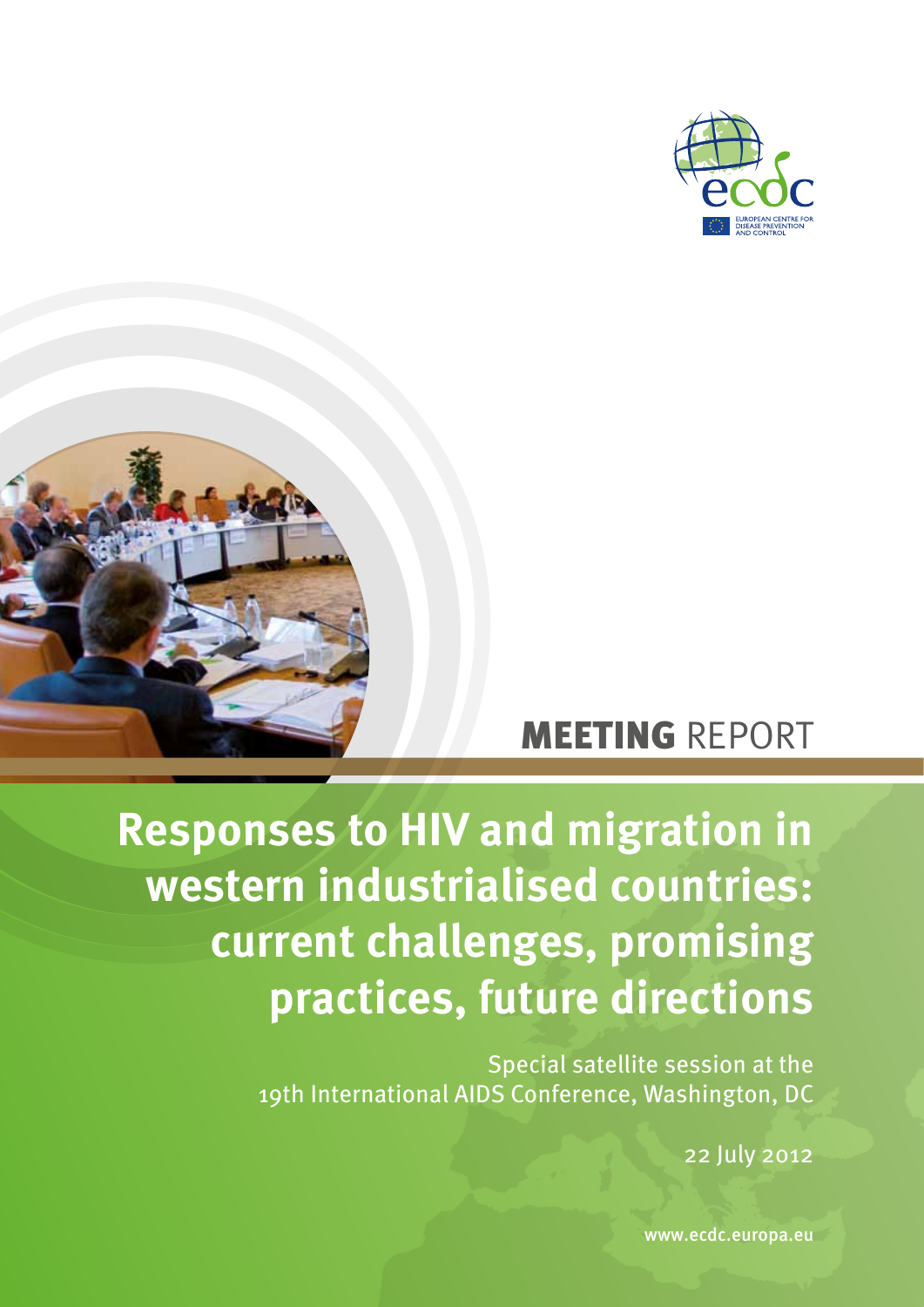**ECDC** MEETING REPORT

## **Responses to HIV and migration in western industrialised countries: current challenges, promising practices, future directions**

Special satellite session at the 19th International AIDS Conference, Washington, DC

22 July 2012

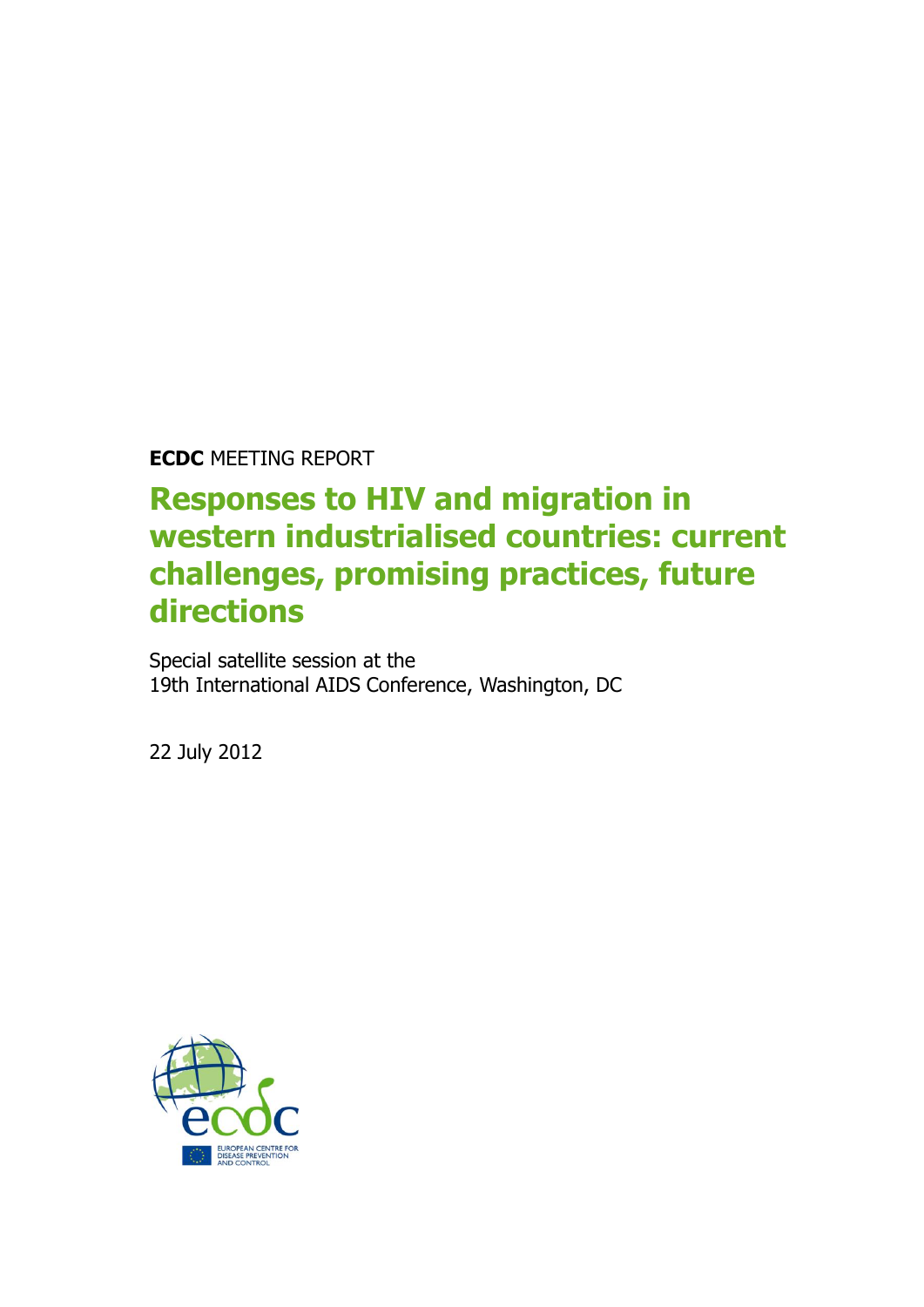Acknowledgements

This report from the European Centre of Disease Prevention and Control (ECDC) was coordinated by Teymur Noori, Anastasia Pharris and Marita van de Laar (Programme for Sexually Transmitted Infections, including HIV/AIDS and blood-borne infections).

The special satellite session entitled 'Responses to HIV and migration in western industrialized countries: current challenges, promising practices, future directions', in conjunction with the 19th International AIDS Conference (AIDS 2012) in Washington, DC, was co-sponsored by the US Centers for Disease Control and Prevention (CDC), the Public Health Agency of Canada (PHAC) and the International Organization for Migration (IOM).

ECDC would like to acknowledge the following members of the Steering Committee and the Technical Advisory Committee for planning and co-sponsoring the special satellite session:

Steering Committee: Howard Njoo (PHAC), Kevin Fenton (CDC), Barbara Rijks (IOM), Marita van de Laar (ECDC)

Technical Advisory Committee: Patricia Hurd (PHAC), Teresa Durden (CDC), Riley Steiner (CDC), Barbara Rijks (IOM), Anastasia Pharris (ECDC), Teymur Noori (ECDC)

ECDC, the CDC, PHAC and IOM would especially like to thank Winnie Ssanyu Sseruma for providing the keynote speech.

ECDC, the CDC, PHAC and IOM would like to thank all experts who attended the special satellite event. These were Kwaku (Paul) Adomaka, Nina Anderson, Chris Archibald, Henrique Barros, Laura Bisallion, Alison Brown, Henrikki Brummer-Korvenkontio, Guillermo Chacon, Sandra Ka Hon Chu, Susana Monge Corella, Nadine Cornier, Susan Cowan, Julia del Amo, Valerie Delpech, Jennifer Donofrio, Tom Donohoe, Monique Doolittle-Romas, Sathyanarayanan Doraiswamy, Laura Dunkeysun, Rainer Engelhardt, Bersabel Ephrem, Ibidun Fakoya, Tanja Gangarova, Deliana Garcia, Marc-Andre Gaudreau, Emilio German, Danielle Grondin, Jessica Halverson, Hussein Hassan, Monica Ideström, Chiaki Ito, Michelle Jones, Amy Lansky, Stéphane Le Vu, Chris Lemoh, Alan Li, Faye Malitz, Eva Margolies, Reiko Matsuyama, Arild Johan Myrberg, Sikhulile Ngqase, Chioma Nnaji, Susanna Ogunnaike-Cooke, Valerie Pierre-Pierre, Niurka Pineiro, Maria Prins, Rhon Reynolds, Brian Rice, Tim Rogers, Ron Rosenes, Luciano Ruggia, Claudia Santos-Hövener, Lina Sheth, Sonia Singh, Winnie Ssanyu Sseruma, Nicci Stein, Wangari Tharao, Jason Theede, Irina Titarenko, Carlos van der Laat, Maaike van Veen, Erick Ventura, Annisabelle Von Lingen, Malin Wallin, Ruth Zimmerman.

Finally, ECDC would like to thank Lise Hebabi (moderator) and Lynn Chiarelli (note-taker).

Suggested citation: European Centre for Disease Prevention and Control. Responses to HIV and migration in western industrialised countries: current challenges, promising practices, future directions. Stockholm: ECDC; 2013.

Stockholm, January 2013 ISBN 978-92-9193-436-2 doi 10.2900/73557

© European Centre for Disease Prevention and Control, 2013 Reproduction is authorised, provided the source is acknowledged.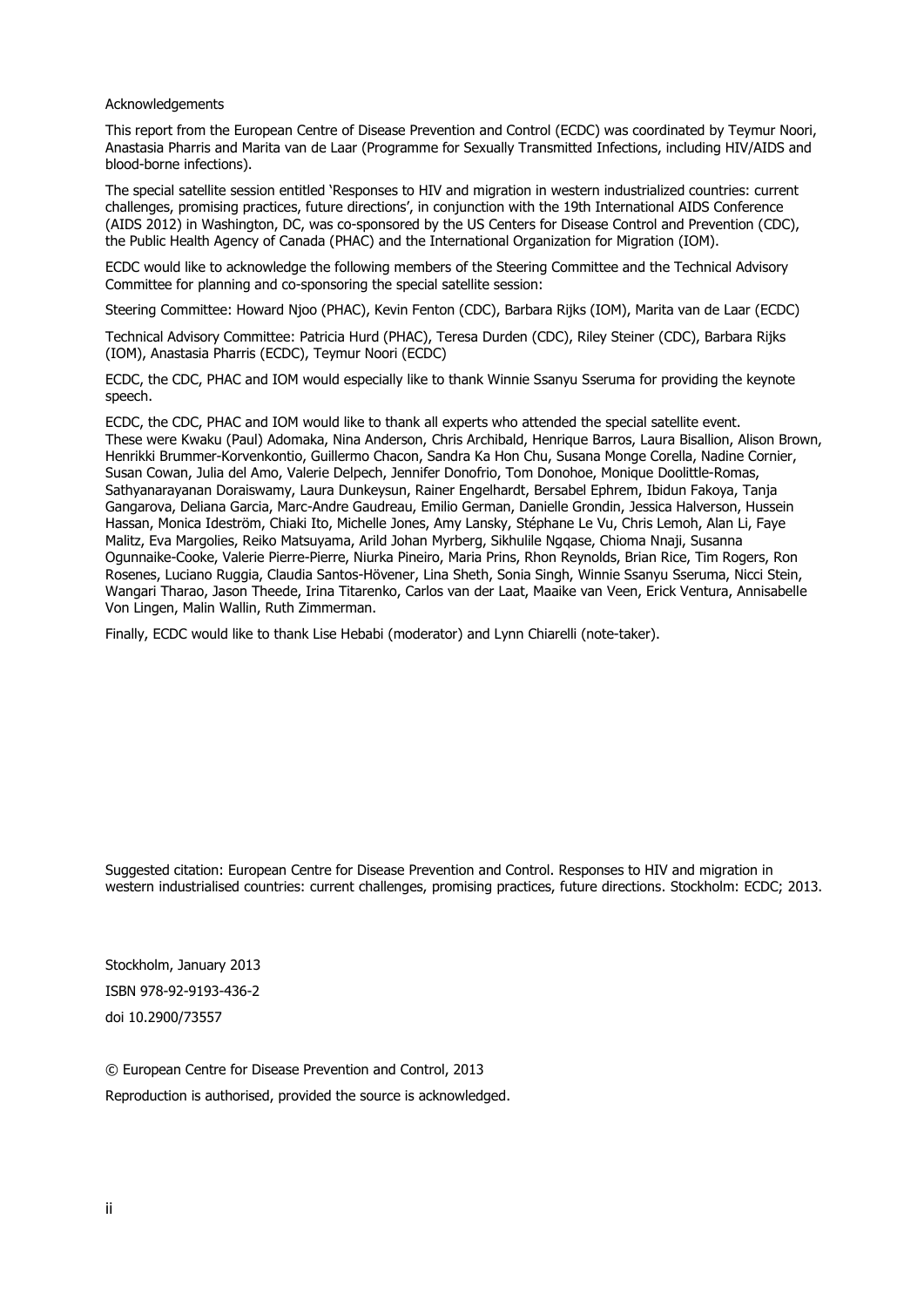## **Contents**

| 2 Context: Addressing HIV vulnerabilities of migrant populations in western industrialised countries4<br>2.1 Experience of migrant populations with HIV vulnerabilities in western industrialised countries4 |
|--------------------------------------------------------------------------------------------------------------------------------------------------------------------------------------------------------------|
|                                                                                                                                                                                                              |
|                                                                                                                                                                                                              |
|                                                                                                                                                                                                              |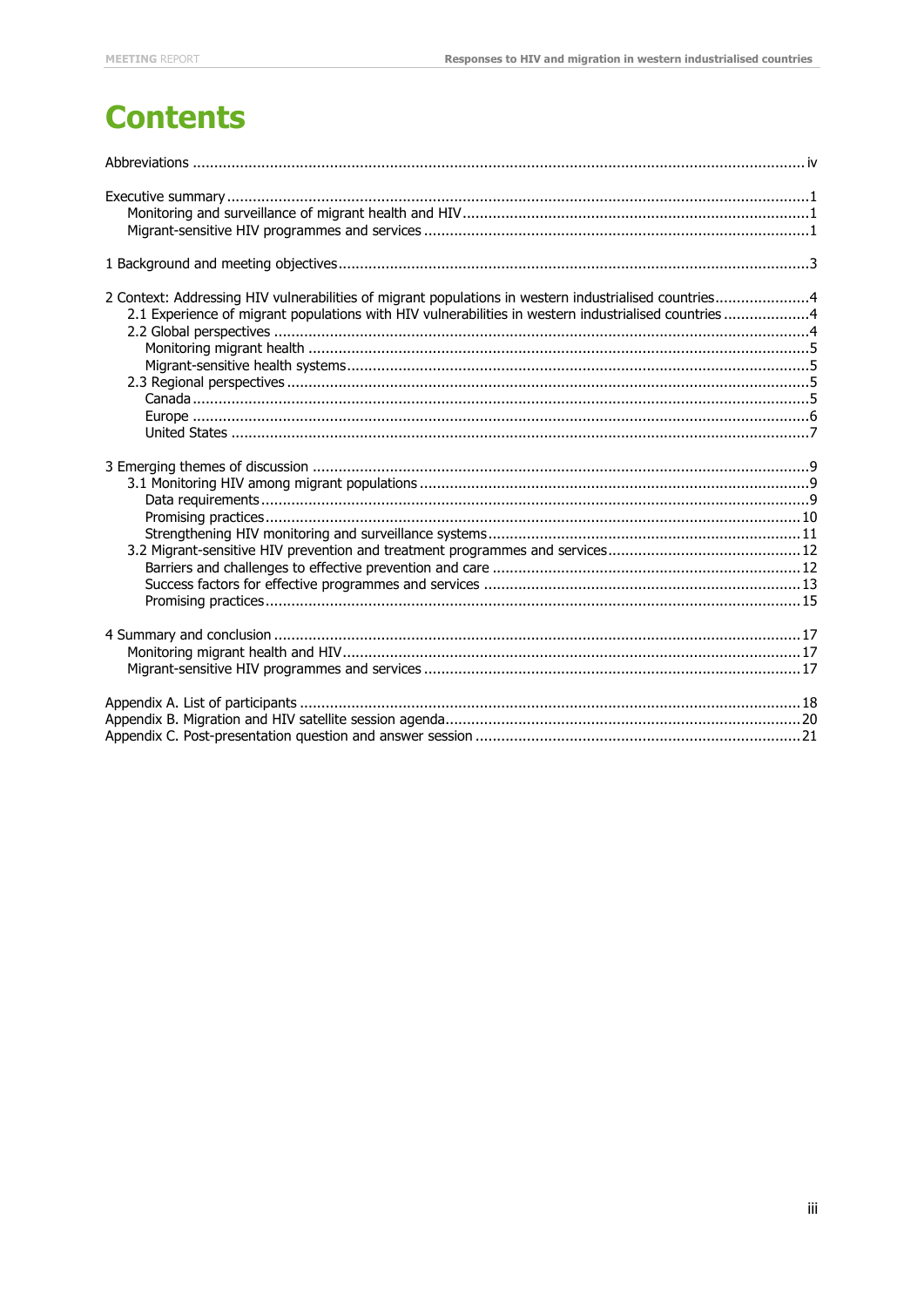## <span id="page-4-0"></span>**Abbreviations**

| ABDGN           | African Black Diaspora Global Network                                |
|-----------------|----------------------------------------------------------------------|
| <b>ACB</b>      | African-Caribbean-Black                                              |
| <b>AETC</b>     | AIDS Education and Training Centers - United States                  |
| ahpn            | African HIV Policy Network                                           |
| AIDS            | Acquired immunodeficiency syndrome                                   |
| <b>ARV</b>      | Antiretrovirals                                                      |
| <b>ART</b>      | Antiretroviral treatment                                             |
| CAAT            | Committee for Accessible AIDS Treatment (Toronto, Canada)            |
| CD <sub>4</sub> | CD4 molecules found on T lymphocytes (T cells)                       |
| <b>CDC</b>      | Centers for Disease Control and Prevention (United States)           |
| <b>CIC</b>      | Citizenship and Immigration (Canada)                                 |
| <b>CTN</b>      | Canadian Institute for Health Research's Canadian HIV Trials Network |
| <b>ECDC</b>     | European Centre for Disease Prevention and Control                   |
| EU              | European Union                                                       |
| EU/EEA          | European Union and European Economic Area                            |
| <b>GARP</b>     | Global AIDS Response Progress                                        |
| <b>GMG</b>      | <b>Global Migration Group</b>                                        |
| <b>HIS</b>      | Health information systems                                           |
| HIV             | Human immunodeficiency virus                                         |
| <b>HRSA</b>     | Health Resources Services Administration (United States)             |
| <b>IBBS</b>     | Integrated behavioural biological survey                             |
| IDP             | Internally displaced person                                          |
| IDU             | injection drug users; people who use injection drugs                 |
| IFHP            | Interim Federal Health Program (Canada)                              |
| IOM             | International Organization for Migration                             |
| <b>MSM</b>      | Men who have sex with men, HIV exposure group                        |
| MTCT            | Mother-to-child transmission, or 'vertical' transmission             |
| <b>NCPI</b>     | National Commitments and Policy Instrument - UNGASS                  |
| NGO             | Non-governmental organisation                                        |
| <b>NHAS</b>     | National HIV/AIDS Strategy (United States)                           |
| <b>NHS</b>      | National Health Service (United States)                              |
| <b>PEP</b>      | Post-exposure prophylaxis                                            |
| <b>PLHIV</b>    | People living with HIV                                               |
| PrEP            | Pre-exposure prophylaxis                                             |
| <b>PWID</b>     | People who inject drugs                                              |
| <b>RCT</b>      | Randomised control trial                                             |
| SES             | Socio-economic status                                                |
| STD             | Sexually transmitted disease                                         |
| STI             | Sexually transmitted infection                                       |
| UK              | United Kingdom                                                       |
| <b>UMBAST</b>   | United States/Mexican Border AETC Steering Team                      |
| UN              | <b>United Nations</b>                                                |
| <b>UNAIDS</b>   | United Nations Joint Programme on HIV/AIDS                           |
| <b>UNDP</b>     | United Nations Development Programme                                 |
| <b>UNGASS</b>   | United Nations General Assembly High Level Meeting on HIV and AIDS   |
| US              | <b>United States</b>                                                 |
| <b>WHIWH</b>    | Women's Health in Women's Hands (Canada)                             |
| <b>WHA</b>      | World Health Assembly                                                |
| <b>WHO</b>      | World Health Organization                                            |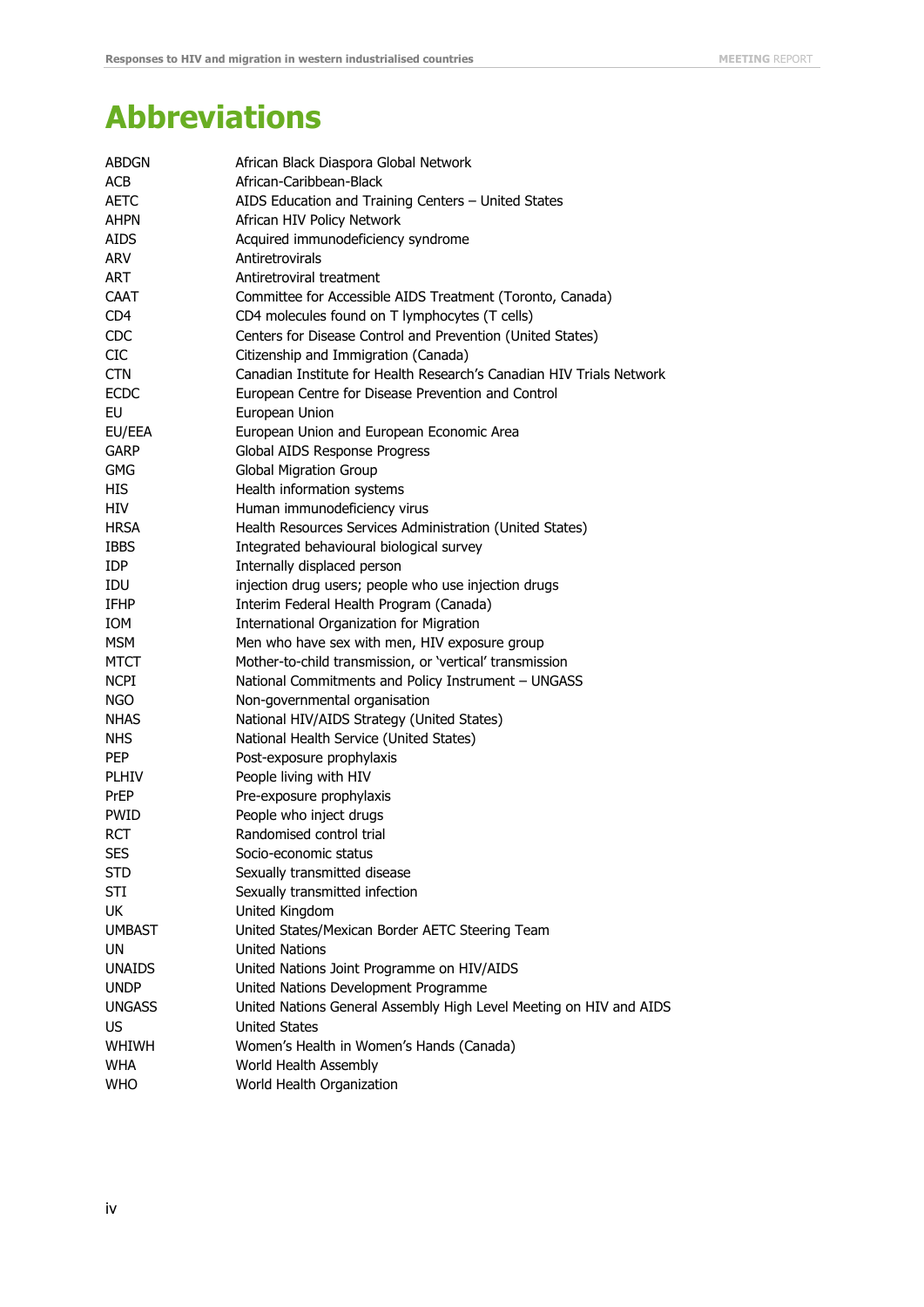## <span id="page-5-0"></span>**Executive summary**

On 22 July 2012, the International Organization for Migration (IOM), the Public Health Agency of Canada (PHAC), the United States Centers for Disease Control and Prevention (CDC), and the European Centre for Disease Prevention and Control (ECDC) co-sponsored a special satellite session entitled 'Responses to HIV and migration in western industrialized countries: current challenges, promising practices, future directions', in conjunction with the 19th International AIDS Conference (AIDS 2012) in Washington, DC. Over 70 healthcare practitioners, researchers, non-governmental and governmental representatives participated, primarily from Europe, the United States and Canada.

The AIDS 2012 special satellite session followed a series of global and regional dialogues on issues relating to the health of migrants and explored two priority action areas identified at the March 2010 Global Consultation on the Health of Migrants in Madrid:

- Monitoring HIV among migrant populations
- Migrant-sensitive HIV prevention and treatment programmes and services

The session provided the opportunity for information exchange to invigorate future action on the health of migrants living with, and at risk of, HIV and AIDS as well as to potentially have a multiplier effect on other migrant health issues. Three complementary components supported the dialogue and information exchange: a keynote presentation to provide the perspective of migrant persons living with, and at risk of, HIV and AIDS; a panel of presentations on global and regional contexts; and participant break-out discussion groups and plenary on the two session themes.

## <span id="page-5-1"></span>**Monitoring and surveillance of migrant health and HIV**

Participants discussed the importance of strengthening monitoring systems to include migrant populations and to inform the HIV response. Resources and stigma were identified as two particular challenges with respect to improving data on migrant populations and HIV. Barriers to healthcare-seeking and disclosure of information by migrants make it challenging and unrealistic to achieve a complete reporting of relevant data. Name-based HIV reporting may be a barrier for undocumented/illegal immigrants who may face criminalization or deportation. Overcoming stigma to achieve early testing and treatment (upon arrival) can identify those infected and help to break transmission.

A number of approaches were discussed as possible ways forward in the area of monitoring migrant health and  $HIV$ 

- Developing partnerships in areas of migration and HIV, such as:
	- supporting cross-fertilisation of innovative approaches that address broader migrant health issues;
	- standardising monitoring and reporting tools (UNGASS, WHO, Dublin Declaration); and
	- engaging migrant communities in the response.
- Capturing, supplementing and sharing surveillance and monitoring data, including behavioural and social determinants of health (SDOH) aspects.
- Using the data to target prevention intervention and treatment services ('Data for action').
- Enhancing both monitoring and follow-up mechanisms; i.e. access to care, access to anti-retroviral therapies and adherence to therapy.

### <span id="page-5-2"></span>**Migrant-sensitive HIV programmes and services**

With respect to developing migrant-sensitive programmes and services, participants identified a range of barriers and challenges. Many migrants living with HIV are undiagnosed and unaware of their HIV infection before entry, which may delay testing and access to care. Discussion focused on overarching themes of fear, stigma, discrimination, and lack of information at individual and systemic levels. Many factors may prevent migrants from seeking HIV testing and care in their host country, including the following issues: having had negative experiences with access to care or inaccurate prevention messages in their home country prior to arrival; having low perception of risk or limited general health-seeking behaviours; existence of HIV stigma within migration sub-groups; language and cultural barriers; confidentiality and disclosure issues in health services and when using translators; lack of awareness about where and how to access services; and challenges of navigating fragmented services.

To address these barriers, policy and service planning could take into consideration the following approaches to enhance prevention, treatment, care, and support efforts:

Integrating HIV prevention and treatment within a broader health delivery approach to address issues of stigma, racism and discrimination.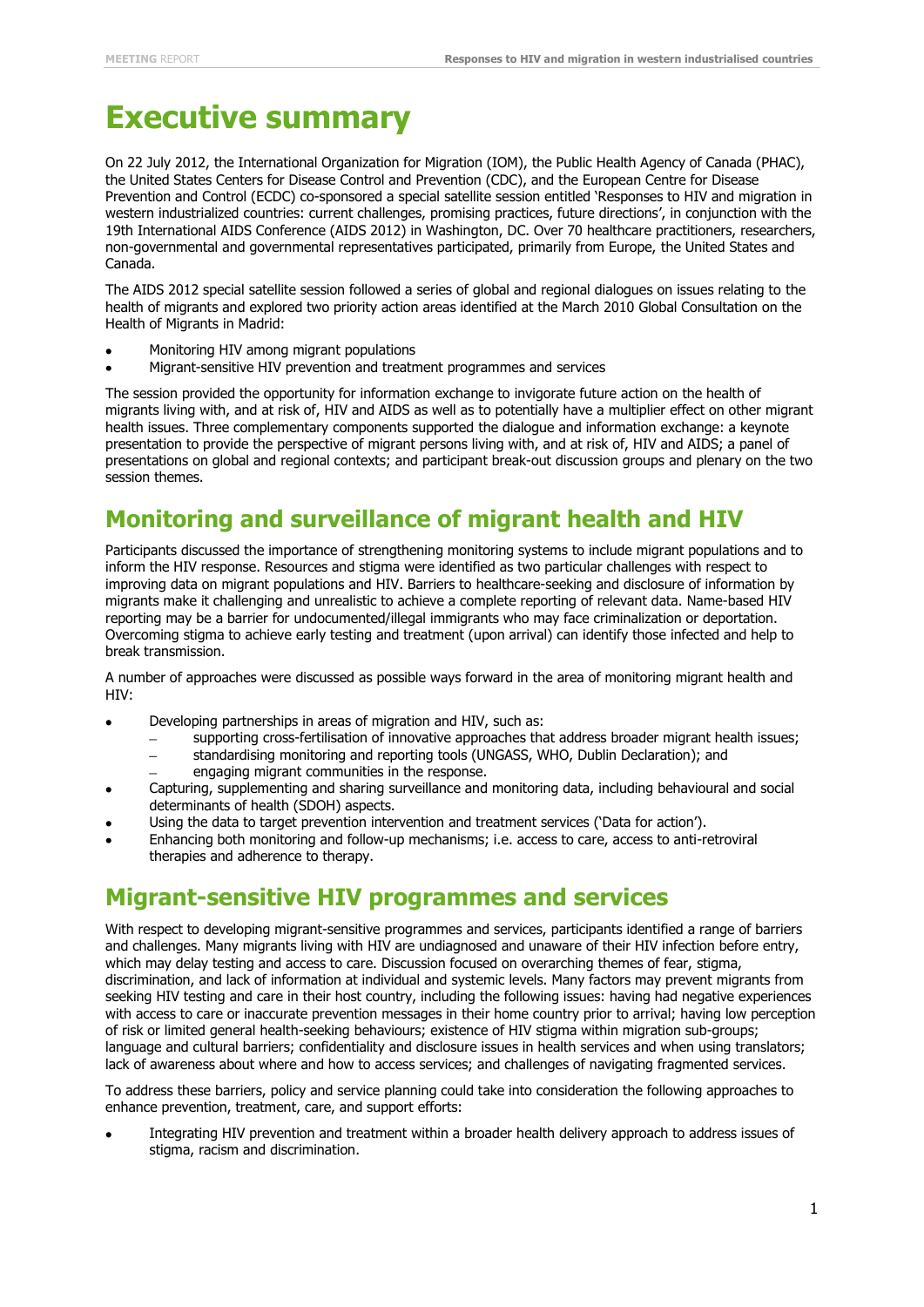- Removing financial barriers to accessing prevention, treatment and care, e.g. migrants included in healthcare coverage/health insurance.
- Ensuring providers/clinicians are trained and supported in both cultural sensitivity and linguistic capacity to work more effectively with migrant populations.
- Integrating migrant health services with social supports (i.e. housing, transport, income).
- Increasing sensitivity to possible stigma introduced by increased visibility or targeting of migrants.

Participants also exchanged promising practices for migrant-sensitive programmes and services, with examples focused on participatory research, community involvement in design and delivery of services, building the capacity of health service providers and community members to ensure culturally sensitive services, developing integrated health service delivery models, using positive health promotion messages, and implementing policies that improve access to treatment and care for undocumented migrants.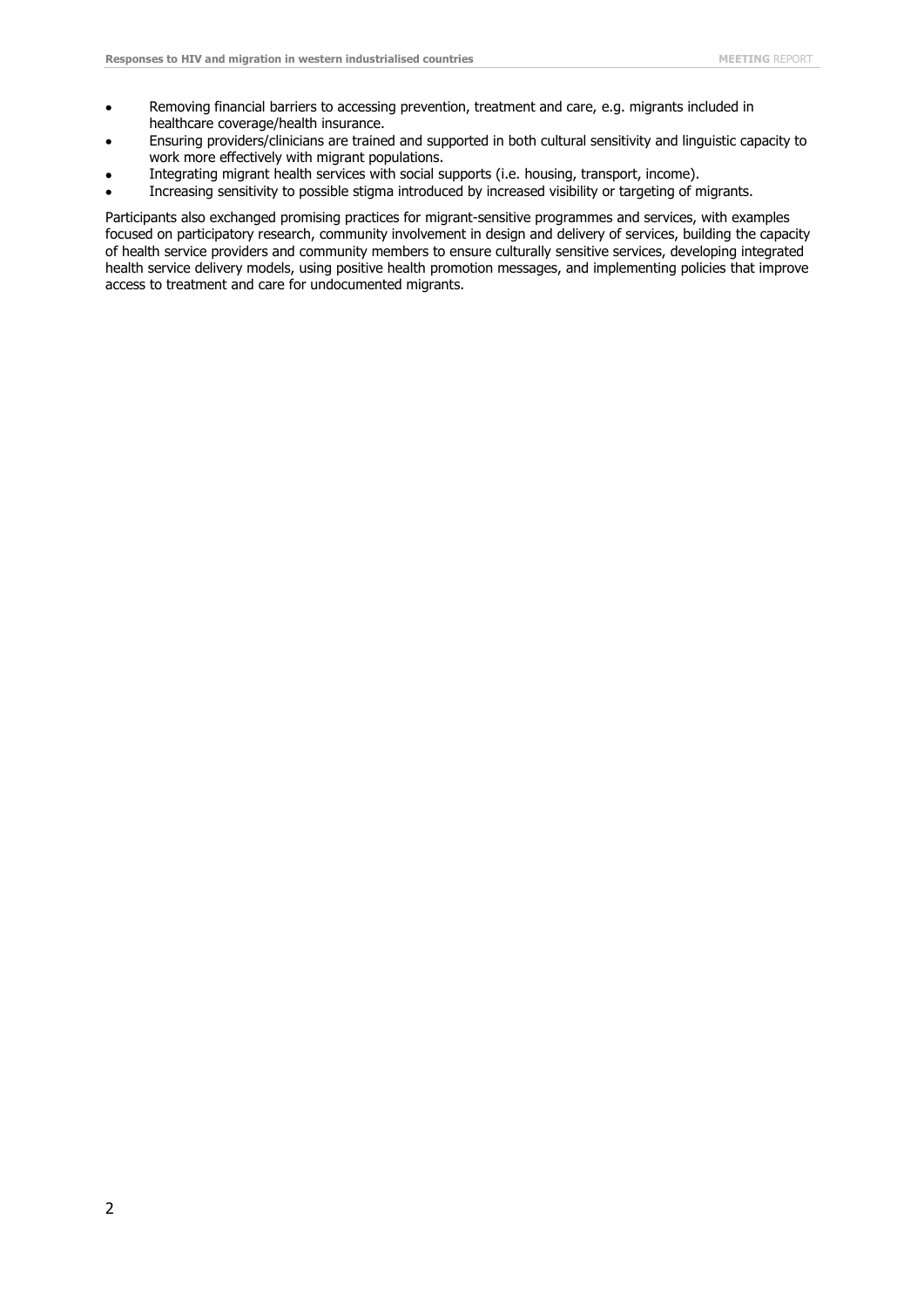## <span id="page-7-0"></span>**1 Background and meeting objectives**

On July 22, 2012, the International Organization for Migration (IOM), the Public Health Agency of Canada (PHAC), the United States Centers for Disease Control and Prevention (CDC), and the European Centre for Disease Prevention and Control (ECDC) co-organised a special satellite session on 'Responses to HIV and migration in western industrialized countries: current challenges, promising practices, future directions', in conjunction with the 19th International AIDS Conference in Washington, DC. This report provides highlights of the information exchanged and a synthesis of the key discussion points from the session, attended by over 70 health practitioners, researchers and government representatives primarily from Europe, the United States and Canada.

The event followed a series of global and regional dialogues on issues relating to the health of migrants. In March 2010, the Global Consultation on the Health of Migrants took place in Madrid, aiming to operationalise the 'Resolution on the health of migrants' (WHA61.17) adopted by the World Health Assembly (WHA) in 2008. This Resolution outlined priority actions in four thematic areas: 1) monitoring migrant health; 2) migrant-friendly health services; 3) policy and legal frameworks on migrant health; and 4) partnerships, networks and multi-country frameworks.

The AIDS 2012 special satellite session explored two of these four thematic areas with a special focus on HIV and the public health response:

- Monitoring HIV among migrant populations
- Migrant-sensitive HIV prevention and treatment programmes and services

A steering committee, supported by a technical advisory committee, collaborated to develop the session agenda and the discussion paper which outlined global and regional contexts, observations of select HIV prevention and treatment strategies, key barriers, challenges and promising practices targeting the needs of migrants living with, and at risk of, HIV and AIDS. Participants received the discussion paper in advance of the meeting to raise awareness of pertinent issues and to serve as a launch point for discussion.

The half-day session at AIDS 2012 provided the opportunity for information exchange to raise awareness and invigorate future action on the health of migrants living with, and at risk of, HIV and AIDS, in addition to potentially having a multiplier effect on other migrant health issues. Three complementary components supported the dialogue and information exchange: a keynote presentation to provide the perspective of migrant persons living with, and at risk of, HIV and AIDS; a panel of presentations on global and regional contexts; and participant discussion in break-out groups and plenary on the two session themes. See Appendix A for the list of participants and Appendix B for the session agenda.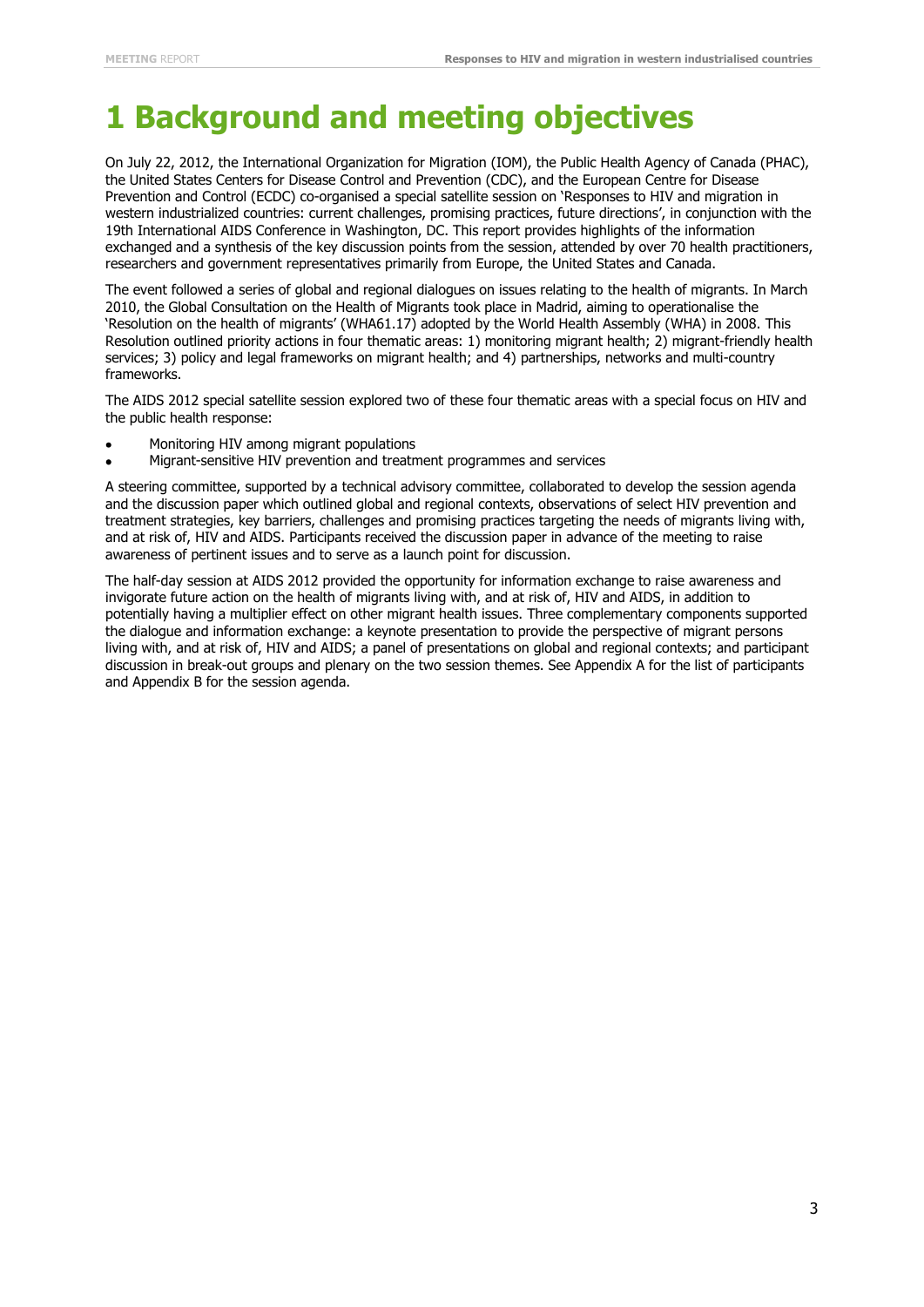## <span id="page-8-0"></span>**2 Context: Addressing HIV vulnerabilities of migrant populations in western industrialised countries**

A keynote address and panel session provided context for discussion. This section provides highlights only of the panel presentations. More detailed information and supporting references are included in the Power Point presentation decks (see Appendix C) and the discussion paper. A question-and-answer session followed the presentations (see Appendix D).

### <span id="page-8-1"></span>**2.1 Experience of migrant populations with HIV vulnerabilities in western industrialised countries**

Keynote presenter Ms Winnie Ssanyu Sseruma, Community Health & HIV team, Christian Aid, United Kingdom, grounded the discussion in the reality of the migrant and HIV experience by sharing her personal story. She has lived with HIV for the past 25 years, experiencing first-hand the barriers and challenges faced by migrants in accessing treatment and care and overcoming persistent stigma and discrimination. In 1988, living in the United States, she received an HIV-positive diagnosis and, without health insurance, could not afford treatment (antiretroviral medication). Returning to her home country of Uganda, her health seriously deteriorated until she relocated to the United Kingdom (which was possible as she was born in the UK) and was able to access combination therapy to recover and live a full life. Since that time, she has been a strong advocate for better access to treatment, for example during her time as chair of the African HIV Policy Network (AHPN).

Ms Sseruma called for action to eliminate the many types of stigma and discrimination faced by migrants in some jurisdictions, including the threat of lengthy detention on arrival, involuntary testing, possible deportation of those identified as HIV positive, denial of treatment and care in the receiving country, and poor access for those living in rural areas. In addition to issues of testing and treatment, migrants living with HIV may face mobility restrictions travelling across borders or experience profiling related to their HIV status (e.g. being kept aside for lengthy questioning).

Ms Sseruma stated that models that work for migrant communities are needed, for example, models that provide opportunities for voluntary testing within their own communities. Better data is needed about the vulnerability of migrant communities to HIV to inform the creation of effective prevention and health promotion programmes, but also to address stigma and discrimination. For example, in the UK there is a misperception that many migrants arrive in the country as HIV positive; however, new evidence suggests that many acquire HIV in the UK. For prevention to be effective it is important to stop blaming people who come forward to access care, whether that be from inside or outside their community. It is critical to eliminate this barrier to seeking testing and treatment since most new infections originate from those who are undiagnosed and do not know they are carrying the virus.

In conclusion, she expressed hope that the dialogue moves the response in the direction of tackling stigma and discrimination, strengthening approaches for monitoring, and developing new approaches to prevention and treatment for migrants.

## <span id="page-8-2"></span>**2.2 Global perspectives**

Ms Barbara Rijks, Migration Health Division, IOM, provided the global context for discussions relating to migrant health and HIV. She noted that the IOM, now in its 60th year, has focused on bringing a rights-based, inclusive approach to migrant health. The current global era is one of great human mobility, with approximately one billion migrants, of which 215 million are international migrants. There is a trend toward urbanisation and feminisation – with women accounting for more than 50 per cent of migrants – and a range of factors currently driving migration: demographic shifts (population replacement rates in industrialised countries and high birth rates in developing countries), demand for labour (labour shortage in the industrialised world; labour surplus in developing countries), shrinking distances due to technology and faster travel, the availability of real-time information as a result of the digital revolution, migrant networks, economic and social disparities between North and South, and disasters leading to displacement of populations (natural, man-made, slow-onset).

Due to variations in the health infrastructure and global disease distribution, migrants may experience a disproportionate burden of disease, including HIV. Social vulnerabilities associated with the process of migration may also put migrants at greater risk of HIV infection during travel and transit or after their arrival in the host country. The effects of HIV-related stigma are also magnified among socially vulnerable minority groups, including migrants.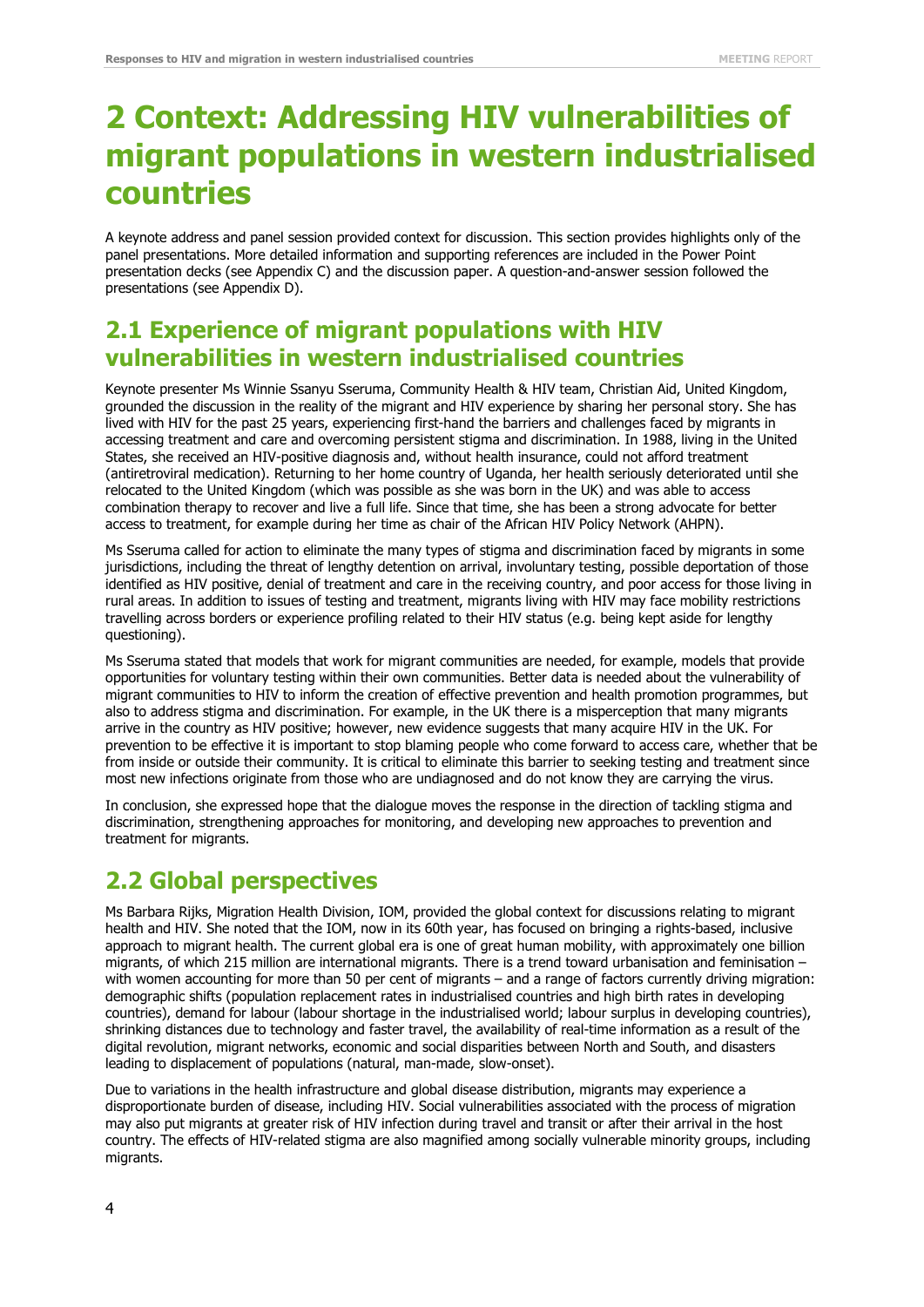Ms Rijks identified the main global commitments to address migration-related health challenges; these include the UNGASS 'Political declaration on HIV/AIDS' (2011), which specifies the need to address the vulnerabilities to HIV experienced by migrant and mobile populations and support their access to HIV prevention, treatment, care and support (Paragraph 84) and the 2008 World Health Assembly (WHA) 'Resolution on the health of migrants' (61.17), which calls upon Member States to promote migrant-sensitive health policies. Ms Rijks highlighted the emerging challenges in monitoring migrant health and HIV and approaches to developing migrant-sensitive health systems, two of the priority action areas identified by the WHA 'Resolution on the health of migrants' and agreed to at the 2010 'Global consultation on the health of migrants', and the focus of this special satellite session.

### <span id="page-9-0"></span>**Monitoring migrant health**

Few countries have health information systems (HIS) that are capable of disaggregating data in a way that permits analysis of the main health issues found among migrants or resulting directly from migration. Without solid evidence, it is difficult to provide guidance to decision-makers helping them to plan and implement an effective response. Specific monitoring challenges include diversity in source data (differing definitions and denominators), dynamics of modern migration (evolving population dynamics), health effects of migration extending beyond the first generation, and difficulties in accessing some populations and communities.

#### <span id="page-9-1"></span>**Migrant-sensitive health systems**

Migrant-sensitive health systems seek to consciously and systematically address the health of migrants and incorporate their needs into all aspects of health services, i.e. financing, policy, planning, implementation and evaluation. The goal is to ensure that health services and goods are available, accessible, acceptable, and of good quality along the migration continuum. Key components include language services, culturally-informed healthcare services, culturally-tailored health promotion and disease prevention, and institutional and community-based cultural support staff (i.e. intercultural mediators).

### <span id="page-9-2"></span>**2.3 Regional perspectives**

#### <span id="page-9-3"></span>**Canada**

Dr. Howard Njoo, Centre for Communicable Diseases and Infection Control, PHAC, discussed the epidemiology of HIV, the determinants of health as applicable to HIV vulnerabilities for migrants in Canada, and the federal public health and community responses to HIV.

#### **Migration context and trends**

Canada admits approximately 250 000 permanent residents and over 200 000 temporary residents each year. The term 'migrant' is used in a broad sense to include anyone who comes to Canada (immigrants, students, foreign workers). In 2006, almost one fifth of the Canadian population over 15 years of age (6.18 million) were born in another country, with most living in the larger urban centres of Toronto, Montreal, and Vancouver. Approximately 10 per cent of Canada's migrant population comes from countries where HIV is endemic.

#### **Epidemiology of HIV and migrant populations**

In 2008, PHAC estimated that 65 000 people (or 0.2 per cent of the population) were living with HIV and AIDS in Canada. In Canada, people from countries where HIV is endemic are disproportionately affected by HIV and AIDS. While they represented 2.2 per cent of the population in 2006, people from countries where HIV is endemic represented an estimated 16 per cent of new infections in 2008; therefore the estimated incidence rate was approximately 8.5 times higher than among other Canadians.

The vast majority of HIV endemic countries are in Africa and the Caribbean. There are some limitations in the data collection, with tracking of exposure category for people from countries where HIV is endemic limited to heterosexual exposure. For example, a person from a country where HIV is endemic may be 'hidden' by being assigned to another exposure category such as men who have sex with men (MSM) or people who inject drugs (PWID).

Migrants coming to Canada may experience increased vulnerability to HIV for a variety of reasons including settlement challenges, having a perception of lower HIV risk in Canada, or experiencing barriers to accessing health services (lack of trust and/or cultural competency, linguistic and cultural challenges). Gender roles, religious values and a 'code of silence' about sexuality may stand in the way of seeking testing, treatment or support.

#### **Public health response**

Under the 'Federal initiative to address HIV/AIDS in Canada', the Canadian federal government identifies eight key populations at risk of HIV and AIDS, including people from countries where HIV is endemic. Population-specific approaches address the impacts of HIV and AIDS in these key populations, with funding provided for targeted surveillance, practice guidelines (e.g. for HIV testing), laboratory services, research, and programmes. Good examples of the community-based response include Women's Health in Women's Hands (WHIWH) in Toronto,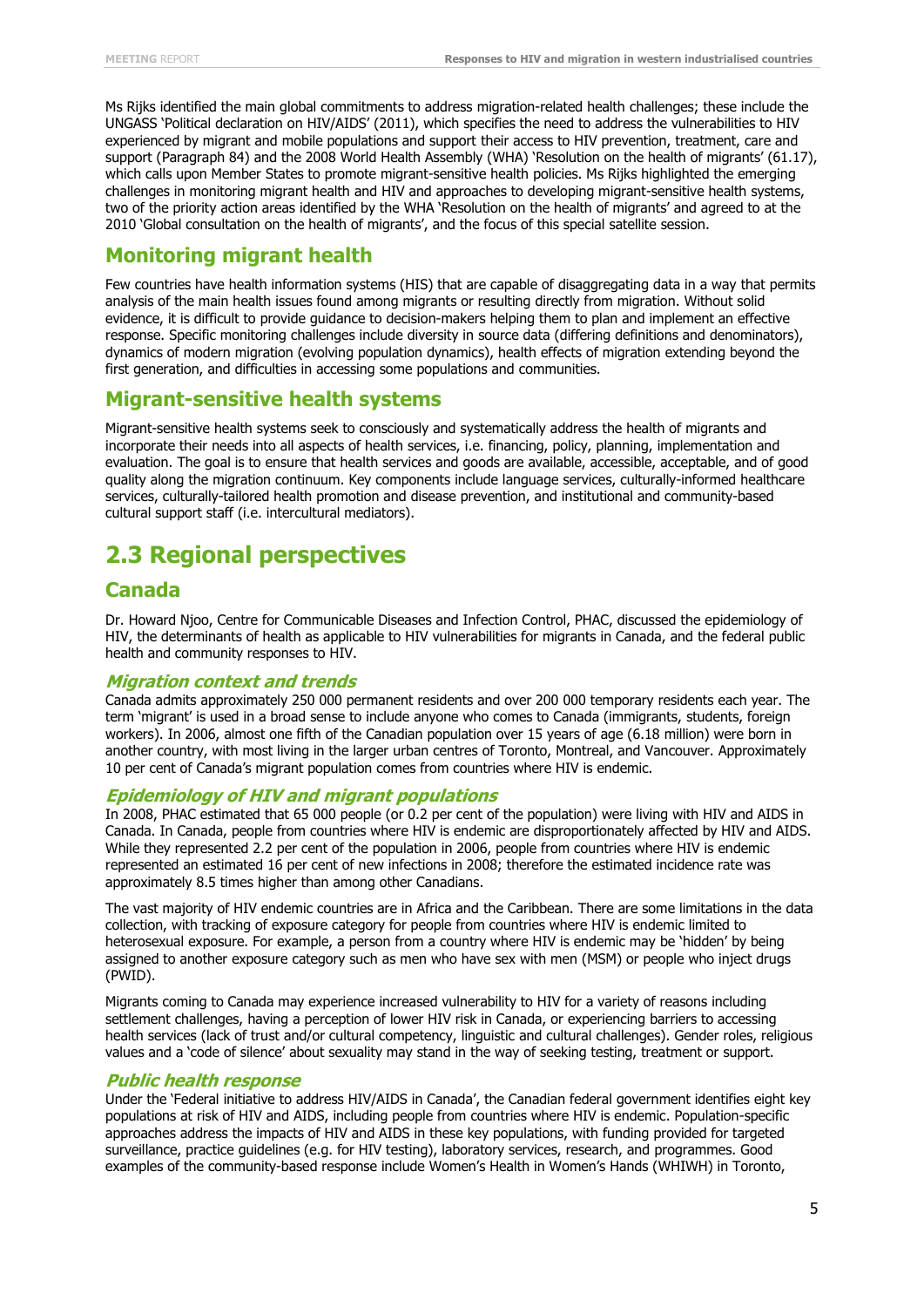providing HIV education, prevention, treatment and care for African Caribbean Black (ACB women), and GAP-VIES in Montreal, working with the Haitian community to deliver prevention and support services.

#### **Challenges and opportunities**

Dr. Njoo concluded by noting current challenges and future opportunities for the Canadian response. Challenges include surveillance limitations (e.g. improving completeness of data on country of birth), designing a response that reflects the diversity of migrants in Canada (i.e. the one-size-fits-all approach does not work), and addressing ongoing issues of stigma and discrimination, both internal and external to African, Caribbean and Black (ACB) communities. Future opportunities include learning from the existing, evidence-based, population-specific response led by the ACB community and from international promising practices.

#### <span id="page-10-0"></span>**Europe**

Dr. Marita van de Laar (Programme on HIV/AIDS, Sexually Transmitted and Blood-borne Infections at ECDC) presented the European perspective on addressing the HIV vulnerabilities of migrant populations. ECDC coordinates case-based HIV surveillance and monitors the HIV response across the 30 European Union and European Economic Area Member States in support of the Dublin Declaration on Partnership to Fight HIV and AIDS in Europe and Central Asia.

#### **Epidemiology of HIV and migrant populations**

Migrants from countries with generalised HIV epidemics who live in the EU are disproportionately affected by HIV. In 2010, 27 116 newly diagnosed cases of HIV infection were reported by 28 (of the 30 total) countries of the EU/EEA. In 2010 in the EU/EEA, the predominant mode of transmission for HIV infection was MSM (38 per cent of the reported cases), followed by heterosexual contact. In total, around 35 per cent of the new heterosexual HIV diagnoses in the EU were diagnosed in individuals originating from countries with generalised epidemics, primarily sub-Saharan Africa, ranging from very low levels in the eastern parts of the EU to approximately 60 per cent in Belgium, Sweden, and the United Kingdom. These percentages are most likely to be an underestimate of the true figures.

Although migrants from countries with generalised HIV epidemics represent many of the HIV cases in the EU, more than 60 per cent of heterosexuals from generalised epidemic countries present at a stage in their illness when they are already in need of antiretroviral therapy, with a CD4 count of less than 350 copies/mL.

#### **Public health response**

ECDC collects surveillance variables related to migrants; however, the data are not complete (country of birth: 62 per cent; country of nationality: 20 per cent; region of origin: 70 per cent; probable country of infection: 34 per cent). For heterosexual and mother-to-child transmission (MTCT), additional information is collected on source of infection (related to countries with generalised epidemics).

In Europe there are three major monitoring systems in place to track the national response to HIV and AIDS response: ECDC is responsible for monitoring implementation of the Dublin Declaration; UNAIDS is responsible for monitoring implementation of the Global AIDS Response Progress (GARP, formerly known as UNGASS); and WHO and UNICEF are responsible for monitoring implementation of the health sector response.

In 2011, in collaboration with UNAIDS and WHO, ECDC launched a harmonised country reporting system that aimed to reduce the burden of reporting for EU Member States with indicators that were tailored to issues of relevance for HIV response in the European region. Through the new monitoring system, migrants were added as a special at-risk population along with PWID, MSM, sex workers, and prisoners. A new indicator on late diagnosis was added for at-risk populations to allow for comparison across Europe. In the 2012 Dublin Declaration/GARP monitoring process, several indicators related to prevention and response among migrants have been added and are have been reported on by countries across the European Region.

In 2012, 76 per cent of European Member States identified migrants as an important sub-population in their national response to HIV. As such, many EU countries have developed targeted prevention programmes for migrants; however, fewer countries monitor their response to HIV prevention and care among migrants, and even fewer have any quantitative data to show the quality and scale of these targeted programmes.

#### **Challenges and opportunities**

In sixteen EU/EEA countries, antiretroviral therapy (ART) is not readily available for undocumented or irregular migrants. ART availability is extremely important to monitor progress from a programmatic perspective, but this issue is also used to gauge political leadership in the Member States of the EU.

Dr. van de Laar concluded by noting future opportunities for action. There is a need to improve the availability of data related to the provision, quality and scale of HIV services targeted toward migrants. Existing monitoring systems can be used to generate relevant information that key decision-makers can act upon. Different countries and regions can collaborate and challenge each other to improve services and monitoring practices.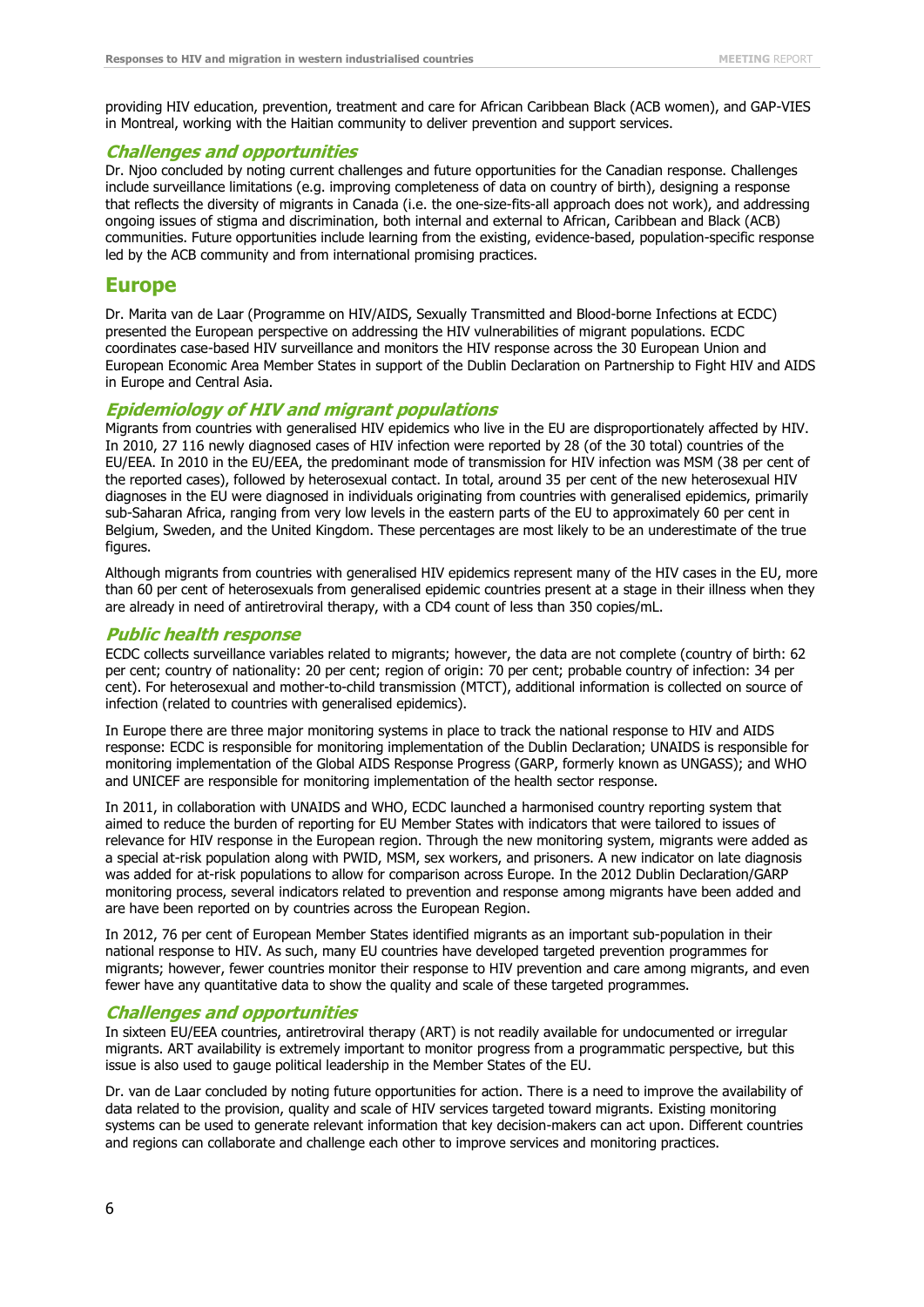### <span id="page-11-0"></span>**United States**

Dr. Kevin Fenton (National Center for HIV and AIDS, Viral Hepatitis, STD, and TB Prevention, CDC) presented on the migration challenges and implications for HIV in the United States.

#### **Migration context and trends**

As of 2010, approximately 40 million foreign-born people live in the United States, representing 13 per cent of the US population, with 28 per cent of this group considered unauthorised immigrants. People born in Latin America and the Caribbean comprise approximately 53 per cent of this foreign-born population; however, over time, the proportion of immigrants from Asia has increased, now representing the single largest group of new foreign-born people. Although foreign-born people live in every state, over half live in California, New York, Texas and Florida.

#### **Epidemiology of HIV and migrant populations**

More than one million persons in the United States are living with HIV, with approximately 50 000 Americans infected annually. One in five people infected are unaware of their HIV status and only one in four are receiving the care needed to keep the virus under control.

Information from various studies and surveys provides a picture of the characteristics of foreign-born people diagnosed with HIV. From 2007 to 2010, a total of 191 697 persons were diagnosed with HIV in 46 states and reported with a country or continent of birth. Of these, 16.2 per cent were foreign-born persons. A higher percentage were Hispanic/Latino and had heterosexual exposure compared with US-born persons with HIV. In addition, a higher percentage of foreign-born persons had an AIDS diagnosis within 12 months of HIV diagnosis compared with US-born persons. Based on region of birth, the majority of foreign-born persons with HIV were born in Central America and the Caribbean, followed by Africa and South America.

From 2001 to 2007, foreign-born black people diagnosed with HIV infection in the US represented 12 per cent of the estimated 100 013 black adults and adolescents diagnosed with HIV infection<sup>1</sup>. High-risk heterosexual contact was the greatest risk factor for both foreign-born black males and foreign-born black females. The foreign-born black individuals were more likely than the native-born to be diagnosed with AIDS within one year of their HIV diagnosis; however, they were more likely to survive one year or three or more years after their diagnosis than native-born black people diagnosed with AIDS.

One comparative analysis of HIV characteristics of 1070 foreign-born and US-born HIV patients found that foreignborn individuals enrolled into care at much lower CD4 counts and were late testers (54 per cent foreign born vs. 33 per cent US born), and were more likely to have and AIDS diagnosis and multiple opportunistic infections.

#### **Public health response**

Key issues related to migration and HIV in the US involve policy, surveillance, and barriers to testing, care and treatment. As of 4 January 2010, HIV was removed from the list of diseases that can restrict people who are not US citizens from entering the US. As a result, testing for HIV is no longer required as part of the US immigration medical screening process. It is important to note that the CDC does recommend testing for all those between the ages of 13 and 64, with more frequent testing for persons at high risk. Foreign-born persons residing in the US should be tested as part of their regular healthcare, just as US-born persons are. There are ongoing efforts needed to ensure that persons immigrating to the US receive appropriate preventive services and care upon their arrival.

#### **Challenges and opportunities**

While the HIV/AIDS surveillance form completed at the time of diagnosis includes a field for country of birth, this information is not always recorded, and data are not collected when persons moved to the US. From 2007 to 2010, 19 per cent of HIV diagnoses from 46 states lacked data, limiting the usefulness of data for planning the response at a time when there is a growing refugee population from high HIV prevalence countries.

Many foreign-born people are not coming forward for testing, but may be vulnerable to infection. One migrant study indicated that more than half of the participants (58 per cent) had never been previously tested for HIV. However, study participants were engaging in a number of risk behaviours, including having two or more sexual partners (44 per cent), having sex while using alcohol or drugs (30 per cent), and transactional sex (27 per cent).

Cultural and language barriers may affect access to healthcare services, with foreign-born people less likely to have health insurance (66 per cent of foreign-born vs. 85 per cent of US-born population, US Census Bureau). Other factors which increase vulnerability include poverty and legal and other barriers for undocumented migrants.

The US government has recently introduced new strategic approaches through the development of a 'National HIV/AIDS strategy' aimed at reducing HIV incidence, increasing access to care and optimising health outcomes, and reducing HIV-related health disparities. As part of implementation of the national strategy, CDC is developing a

 1 In 33 states for which country-of-birth information was available.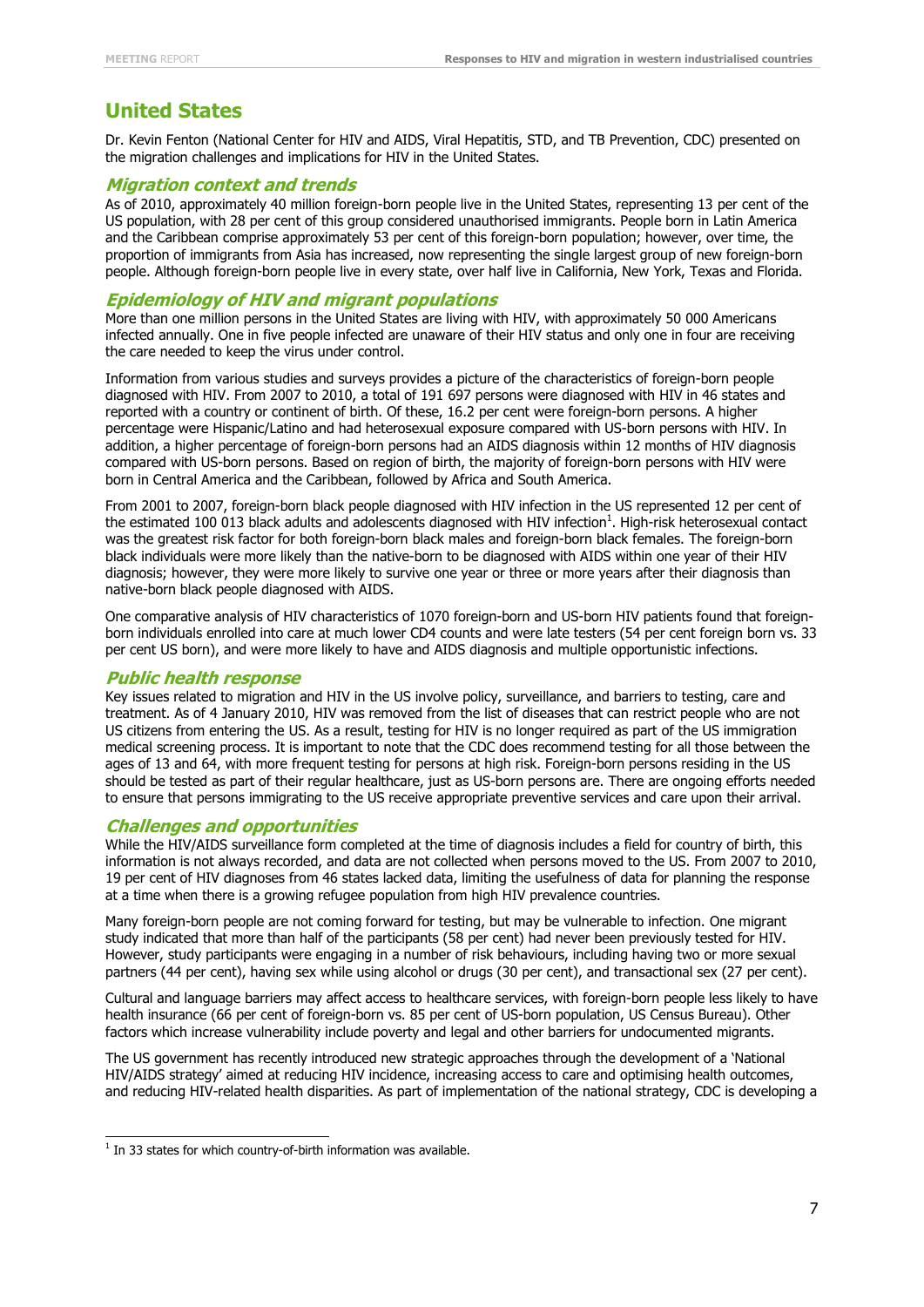report with suggestions for improving HIV surveillance and prevention interventions among Hispanic/Latino migrant communities in US-Mexico border states – Arizona, California, New Mexico and Texas.

<span id="page-12-0"></span>Dr. Fenton concluded by summarising key points, noting the vulnerability of foreign-born persons to HIV and the need for more data regarding foreign-born persons and HIV in the US. There is potential for foreign-born persons to benefit from current efforts to incorporate routine HIV testing into medical care, but more examples of successful programmes are needed to reach these populations.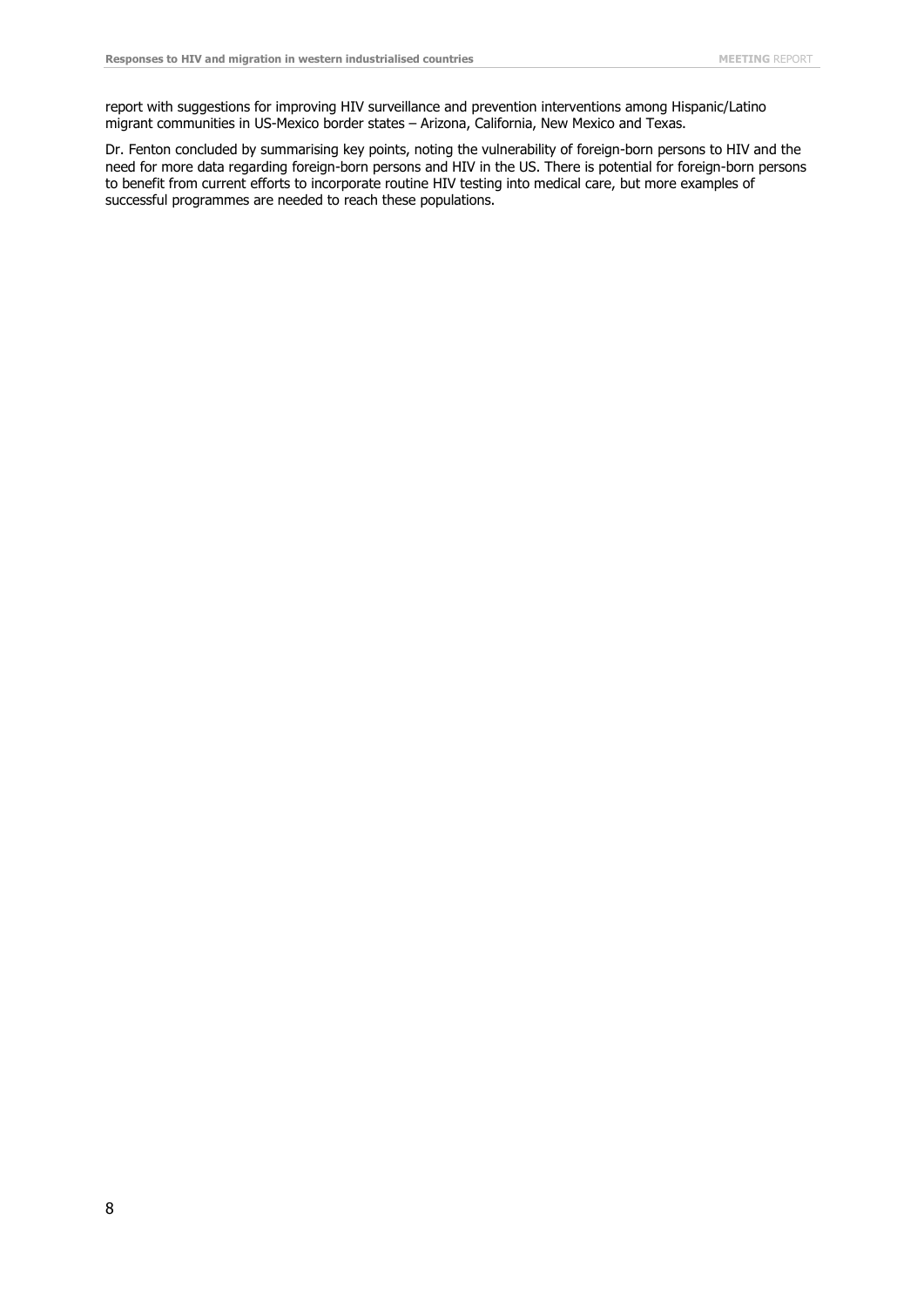## **3 Emerging themes of discussion**

Two concurrent break-out sessions provided participants with the opportunity to explore the two areas of focus of the dialogue: monitoring HIV among migrant populations, and migrant-sensitive HIV prevention and treatment programmes and services.

The following section presents a synthesis of the suggestions and ideas contributed by participants in the breakout sessions. The views expressed here do not necessarily represent the views of the technical advisory committee or partner organisations.

## <span id="page-13-0"></span>**3.1 Monitoring HIV among migrant populations**

Four groups discussed how to advance the issue of monitoring HIV among migrant populations and identified promising practices. The discussions centred around three key areas:

Data requirements

j

- Promising practices for monitoring HIV among migrant populations
- Strengthening HIV surveillance and information systems

#### <span id="page-13-1"></span>**Data requirements**

Participants discussed the importance of strengthening monitoring systems to capture critical information on migrant populations and HIV, with which to inform programmes and policies. Within this broad context, participants identified the following suggestions to improve the completeness and quality of data:

- Clarify the purpose of data collection on migrant health and HIV and emphasise the use of data to inform effective policies and programmes for HIV prevention and care.
- Consider harmonising definitions to support consistent data collection and comparison both within and across regions, while allowing for flexibility in defining the term 'migrant' in a way that is most useful for local/national planning and response. Current data is typically collected within borders; however, linkages could be developed across borders to build a more complete picture, perhaps beginning with standardised minimal data elements.
- Develop a list of clearly defined key variables for collection by surveillance systems and ad hoc surveys, such as country of birth, nationality, parent country of birth, country of infection, date of arrival, legal status and date of diagnosis. If possible, date of AIDS diagnosis, viral load and co-infections (e.g. other sexually transmitted infections, tuberculosis) could also be routinely collected. This information needs to be collected together to support planning and build a better understanding of trends. For example, evidence from the UK in 2009 suggested that the proportion of migrants from generalised epidemics acquiring HIV in the UK was substantially higher than had previously been estimated<sup>2</sup>. According to this study, somewhere between 25–33% of HIV-positive African residents in the UK, and approximately 50% of HIV-positive African MSM, were thought to have acquired HIV in the UK. These findings have important implications for the programmatic response to HIV in countries where HIV in migrant populations accounts for a substantial proportion of newly diagnosed HIV infections and may require countries to divert their prevention spending to those prevention strategies that are likely to have the most effect on curbing the epidemic.
- Explore the feasibility of monitoring viral sub-types. This could help to delineate multiple/different subepidemics that may be inadequately addressed.
- Stratify data by risk factors other than heterosexual contact with a partner from a country where HIV is endemic, e.g. male-to-male sex, injection drug use, sex work. In some jurisdictions, current data tends to focus only on heterosexual transmission among migrants, which limits its utility for targeted prevention for other sub-populations. Reviewing data in relation to MSM is particularly important since this may be culturally sensitive and undisclosed.
- Leverage existing data, e.g. through sharing information from existing data sets; opportunities include filling in information gaps in HIV reporting data by using existing behavioural data sets or other available information/data sources, such as immigration data sets. For example, HIV testing has been a mandatory part of the medical examination required by Citizenship and Immigration Canada (CIC) for applications for permanent residence and for some applications for temporary residence; however, there are barriers to accessing CIC data that otherwise could help to fill in some information gaps about country of origin of immigrants to Canada. Issues of privacy and limited administrative resources are currently under discussion to enable information sharing.

<sup>&</sup>lt;sup>2</sup> Burns FM, Arthur G, Johnson AM, Nazroo J, Fenton KA; SONHIA Collaboration Group. United Kingdom acquisition of HIV infection in African residents in London: more than previously thought. AIDS. 2009 Jan 14;23(2):262-6.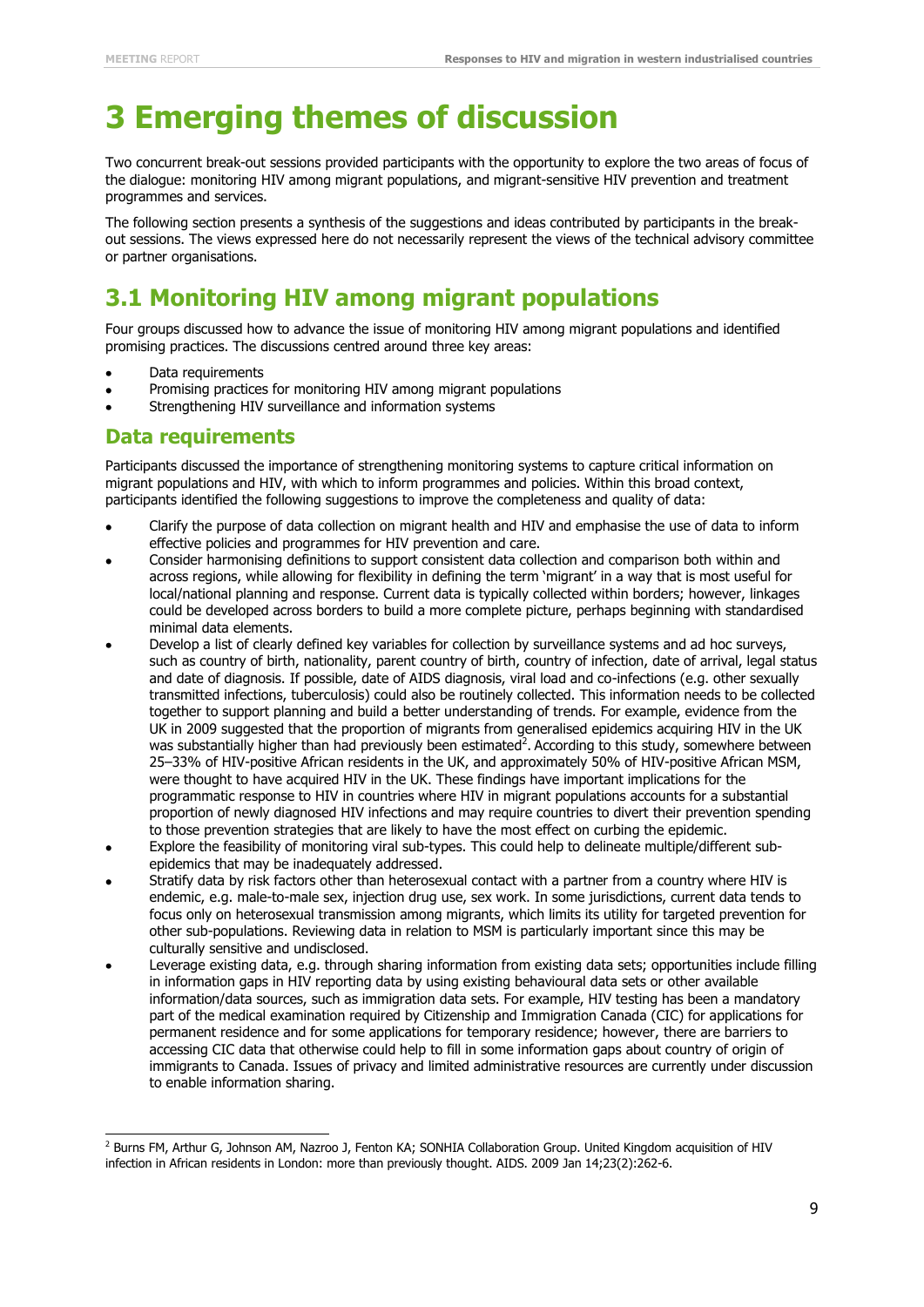- Expand data collection to include HIV testing practices (offer of HIV testing and uptake), barriers to HIV testing, linkage to care and treatment, HIV knowledge and attitudes, and risk behaviours. Data are needed at the individual and country level regarding HIV testing policies and their impact. Behavioural surveillance and ad hoc surveys could be used to complement existing surveillance data.
- Recognise migration as a social determinant of health that increases vulnerability to HIV; however, caution is needed to avoid stigmatising migrant groups when devising policy and programme interventions. Vulnerability to HIV infection relates to the conditions surrounding the migration process, not to migrant groups themselves (e.g. trauma, economic vulnerability, transactional sex, survival sex). In analysing integrated behavioural biological survey (IBBS) data on migrant groups, it is important to present information in the context of the conditions that lead to vulnerability. Recommendations can then address not just behavioural interventions for the population group, but also the processes and conditions surrounding migration that increase vulnerability.
- Link to, or collect, appropriate parallel data to understand predictors and co-factors that lead to vulnerability of migrant populations to HIV infection. Consider intersecting dimensions such as mental health and socioeconomic status (SES), as well as larger constructs such as stigma, discrimination and human rights. Measures are needed for stigma: a marker for SES could be developed using various proxies depending on the setting.
- Explore opportunities to share information across jurisdictions; for example, cross-border collaboration to collect data at transit points where there is frequent cross-border migration (refugees, temporary workers), or at points of extreme vulnerability such as farming communities that experience high HIV prevalence.

#### <span id="page-14-0"></span>**Promising practices**

Participants discussed promising practices related to defining, collecting and analysing data on migration and HIV to inform the public health response as well as how to reach out to migrants to increase HIV testing and diagnosis.

- ECDC has been successful in moving forward with monitoring without the need for a formal definition of migrant. Each Member State defines migrant based on relevance to their own context. This approach has helped to increase data collection on migrant populations and HIV. Sensitivities to tracking and defining migrants need to be taken into account. For example, objective questions such as country of origin are preferable to tracking race/ethnicity, which is illegal in some jurisdictions and can tend to 'lump together' communities that have different contexts/needs.
- As part of routine HIV case reporting, the UK collects probable country of infection, country of birth and, among persons born abroad, month and year of arrival in the UK. To better understand HIV transmission dynamics among adults born abroad, and to validate previously published national estimates based on clinic reports, a new method has been applied that utilises year of arrival and CD4 cell count at diagnosis to assign whether HIV infection was acquired before or after arrival in the UK. The new method assigns 44% of heterosexual adults born abroad and diagnosed with HIV in 2010 as having acquired HIV in the UK. The comparable figure based on clinic reports was 18%. The research article has recently been published and the authors are looking for critical appraisal of the methodology<sup>3</sup>.
- Some jurisdictions (e.g. Germany, Australia) have surveillance in place that allows disaggregation of data for migrant populations beyond heterosexual – generalised epidemics, including MSM – and has the ability to disaggregate and examine all transmission risks linked to high-prevalence countries and all migrants.
- In Canada, the E-track surveillance surveys will focus on people from countries where HIV is endemic, mostly from sub-Saharan Africa and the Caribbean. The behavioural component will collect data on: sociodemographics, key determinants of health, healthcare access, behavioural practices and HIV testing, and treatment history, etc. Sampling will be done in specific venues. The biological component will involve the collection of a blood specimen for HIV testing, thus allowing calculations of HIV prevalence among the surveyed population. Country of birth is also collected in other 'Tracks' behavioural surveillance systems (i.e. the M-Track which is focused on MSM and the I-Track which is focused on PWID), making sub-analyses possible.
- In southern Africa, IBBS has been done with migrant groups using interview questionnaires administered by peer educators. Questions capture useful planning information, including gender, alcohol use and drug use. Although the approach is time and resource heavy, it has yielded valuable information about farm workers to support prevention and care.
- In the Canadian province of Ontario a questionnaire sent to all people newly diagnosed with HIV and a selected sample of individuals who tested HIV negative. This information has been collected for the past

i, <sup>3</sup> Rice BD, Elford J, Yin Z, Delpech VC. A new method to assign country of HIV infection among heterosexuals born abroad and diagnosed with HIV. AIDS. 2012 Sep 24;26(15):1961-6.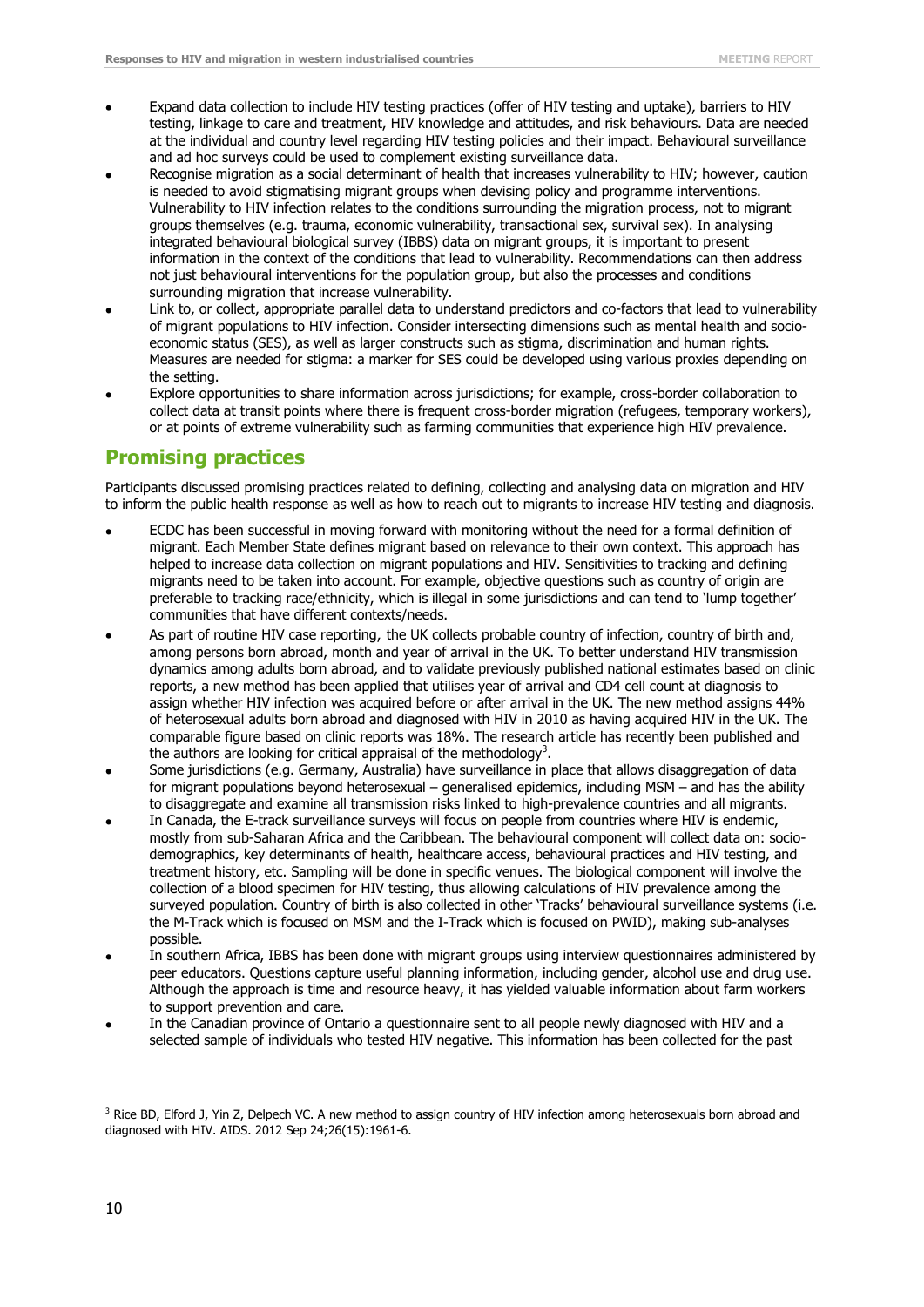three years, which can help build a more accurate denominator to calculate incidence of infection and person-time of observation, which provides information relating to prevalence.

- In some jurisdictions HIV testing is integrated into general migrant services, and population sampling has been carried out at key community locations, e.g. Women's Health in Women's Hands in Toronto, Canada<sup>4</sup>. These approaches can improve reach to migrants vulnerable to HIV infection, facilitate access to treatment and care, and help to overcome barriers to testing such as fear of stigma and discrimination.
- Some jurisdictions have successfully used social media such as Facebook and Twitter to reach vulnerable populations for participation in surveys, e.g. the experience of MSM in Portugal. In the UK, a sampling tool is being developed which will aim to collect a representative sample of all people living with HIV, including migrants. Once established, it will be used to gain information about perceived barriers to testing and care. Social media is the key theme, used as a recruitment tool for an anonymous questionnaire posted on the internet.
- While anonymous testing can act as a barrier to collecting complete data on migrants and HIV, it may be essential in order to encourage testing, particularly for undocumented/illegal migrants.

### <span id="page-15-0"></span>**Strengthening HIV monitoring and surveillance systems**

Participants discussed a number of approaches that could strengthen HIV monitoring and surveillance systems focused on migrants:

- Define a list of minimal data variables to be collected in HIV surveillance systems, as well as a definition of the term 'migrant' that reflects the diversity among migrant groups and the length of stay in the country.
	- Enhance data collection methods to improve quality and completeness: Develop technical guidance documents to help those on the ground collect and submit more
		- standardised data. Build-in accountability measures where states/countries are required to meet certain reporting
		- standards to maintain funding.
		- Follow-up on routine HIV cases reported and consider introducing a secondary data collection method, e.g. a follow-up questionnaire with more in-depth questions on issues related to acquisition of infection, e.g. date of arrival in host country (for foreign-born cases).
		- Consider use of ad hoc surveys to enhance data captured through routine HIV surveillance.
	- Use existing data collection mechanisms and indicators (e.g. Dublin Declaration and UNGASS/GARP) to improve the collection and use of data on migrants for HIV response and programme planning.
- Ensure data is contextualised and meaningful for planning:
	- Develop information about population trends in migration in order to interpret the HIV surveillance data.
		- Capture, supplement and share data relating to behavioural and social determinants of health (SDOH).
		- Examine and compare how public health authorities stratify risk (e.g. by country of origin, manner of exposure) to support informed prevention planning.
		- Ensure that migrant groups are involved in discussions to understand and interpret data (e.g. rates of HIV infection, risk factors for transmission, health behaviours). This can help to reduce stigma, but also can provide groups with evidence that can be used for advocacy, especially economic data that make the case for investment in migrant-sensitive policies and programmes.
- Improve sharing of data:

j

- Release aggregated and validated data that currently exist to support policy and programme development.
- Improve departmental sharing of data/triangulation of data and develop data-sharing agreements across jurisdictions, e.g. across federal and state governments.
- Maximise opportunities and mechanisms for sharing of best and promising practices for monitoring migrant health and HIV.
- Improve understanding of the barriers to access for undocumented migrants and develop strategies to reach out and include them in the design of methods to collect data (e.g. address barriers associated with name-based surveillance).

<sup>4</sup> Women's Health in Women's Hands, Community Health Centre, 2012,

http://www.whiwh.com/index.php?mid=3&smid=0&ssmid=0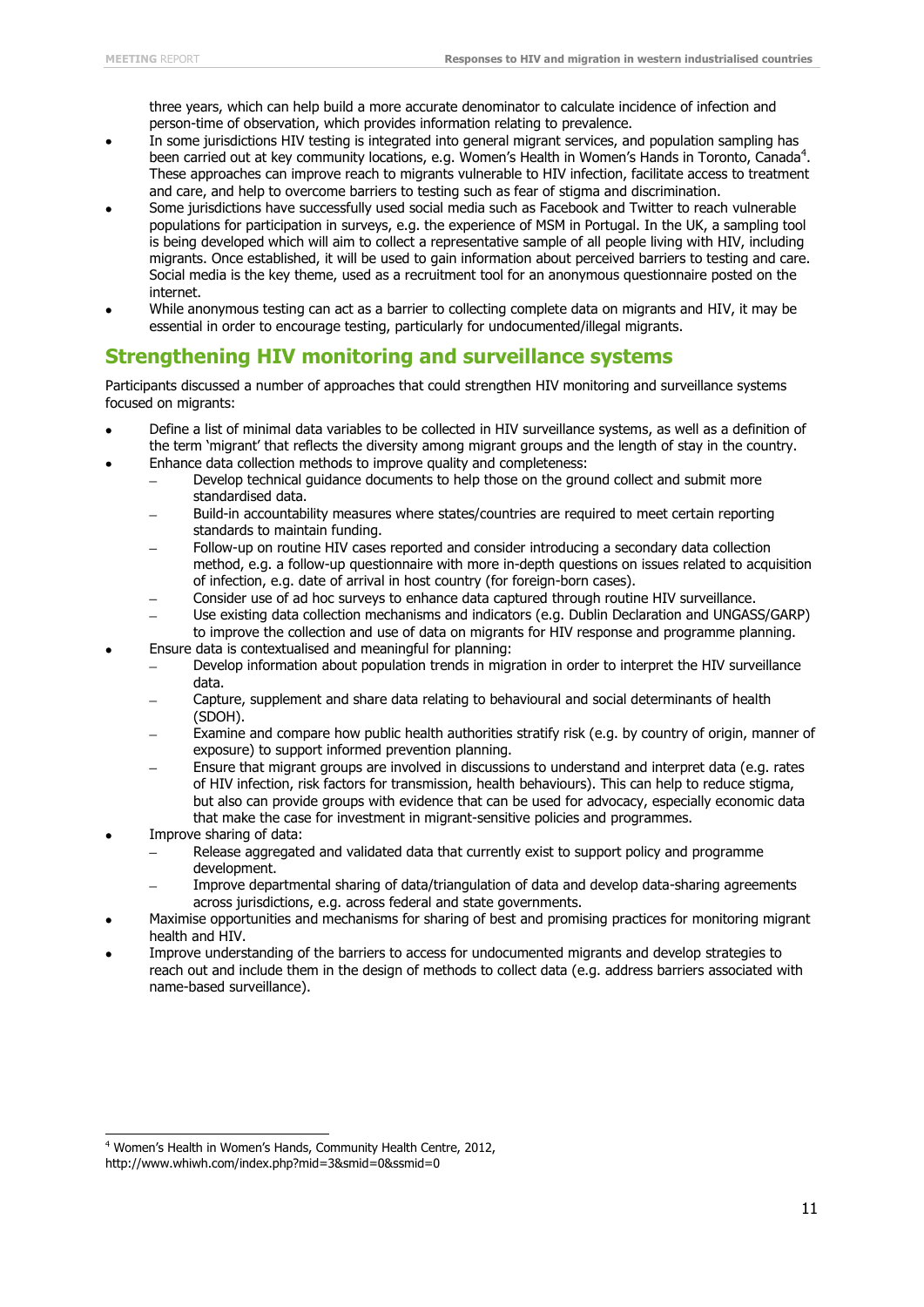### <span id="page-16-0"></span>**3.2 Migrant-sensitive HIV prevention and treatment programmes and services**

Four groups discussed how programmes and services can adequately respond to the unique needs of migrants and identified promising practices in developing and maintaining migrant-sensitive programmes and health services. The discussion centred around three key areas:

- Barriers and challenges to effective prevention and care
- Success factors for effective programmes and services
- Promising practices

#### <span id="page-16-1"></span>**Barriers and challenges to effective prevention and care**

Many migrants are undiagnosed before entry in the host country which may influence prevention, diagnosis, treatment, care and support issues in the new host country. Discussion focused on overarching themes of fear, stigma, discrimination and lack of information at individual and systemic levels.

- Many factors may prevent migrants from seeking testing and care in their host country, including:
	- negative experiences with accessing care or inaccurate prevention messages in their home country prior to arrival;
	- low perception of risk or low general health-seeking behaviours;
	- HIV stigma within migration sub-groups, e.g. cultural norms and expectations may increase fear to access testing and to receive and adhere to treatment and care;
	- language and cultural barriers, including limited access to good translation services and to culturally sensitive services;
	- issues of confidentiality and disclosure in healthcare settings including when using translators from within the community;
	- lack of awareness of individuals and health service providers about where and how to access services; and
	- fragmented services and issues of navigating them faced by migrants.
- Studies show that misunderstanding persists in migrant communities about how HIV is transmitted (e.g. thinking that transmission happens through casual contact). This causes greater stigma, unwillingness to get tested, and reluctance to access health services.
- Barriers to accessing care or medications for undocumented, illegal migrants include:
	- anti-migrant sentiments within a country;
		- lack of inclusion of undocumented migrants in HIV prevention strategies;  $\overline{a}$
		- policies that require proof of legal entry to the country in order to access needed services or medications (this is the case in some US states);
		- policies that do not support the provision of ARVs to migrants and refugees, regardless of status; and
		- persistent or perceived stigma and discrimination by medical/health personnel, even with good policy in place.
- Multiple intersections of different phobias and oppressions exist (racism, homophobia, xenophobia), leading to multiple discrimination. There is a double stigma where migrants may experience HIV-related stigma within their community/affected group as well as stigma related to the host country's acceptance. Additional stigma may be experienced by gay, lesbian, bisexual, transsexual and transgender migrant communities. Human trafficking is poorly understood within host countries and may lead to judgemental attitudes among the mainstream population, increasing stigma.
- Criminalisation of non-disclosure of HIV to sexual partners can negatively impact health-seeking behaviours, testing and the efforts of community organisations to build leadership capacity in people living with HIV. Migrants may face another layer of vulnerability because of fear of deportation as a result of a positive HIV status.
- There is a limited understanding of HIV transmission in migrant populations, further limiting prevention efforts. Evidence is needed for policy-makers related to the social determinants of migrant health such as under-insurance, housing, homelessness, unemployment and poverty. These factors are central to HIV prevention strategies, settlement success, and general prosperity of migrants in the new host country.
- Resources are limited. In this era of austerity, prevention programmes are being cut and migrant populations' funding may be the first to see reduced or eliminated resources (e.g. migrant-friendly programmes). Economic austerity measures are perceived to be placing economy before health.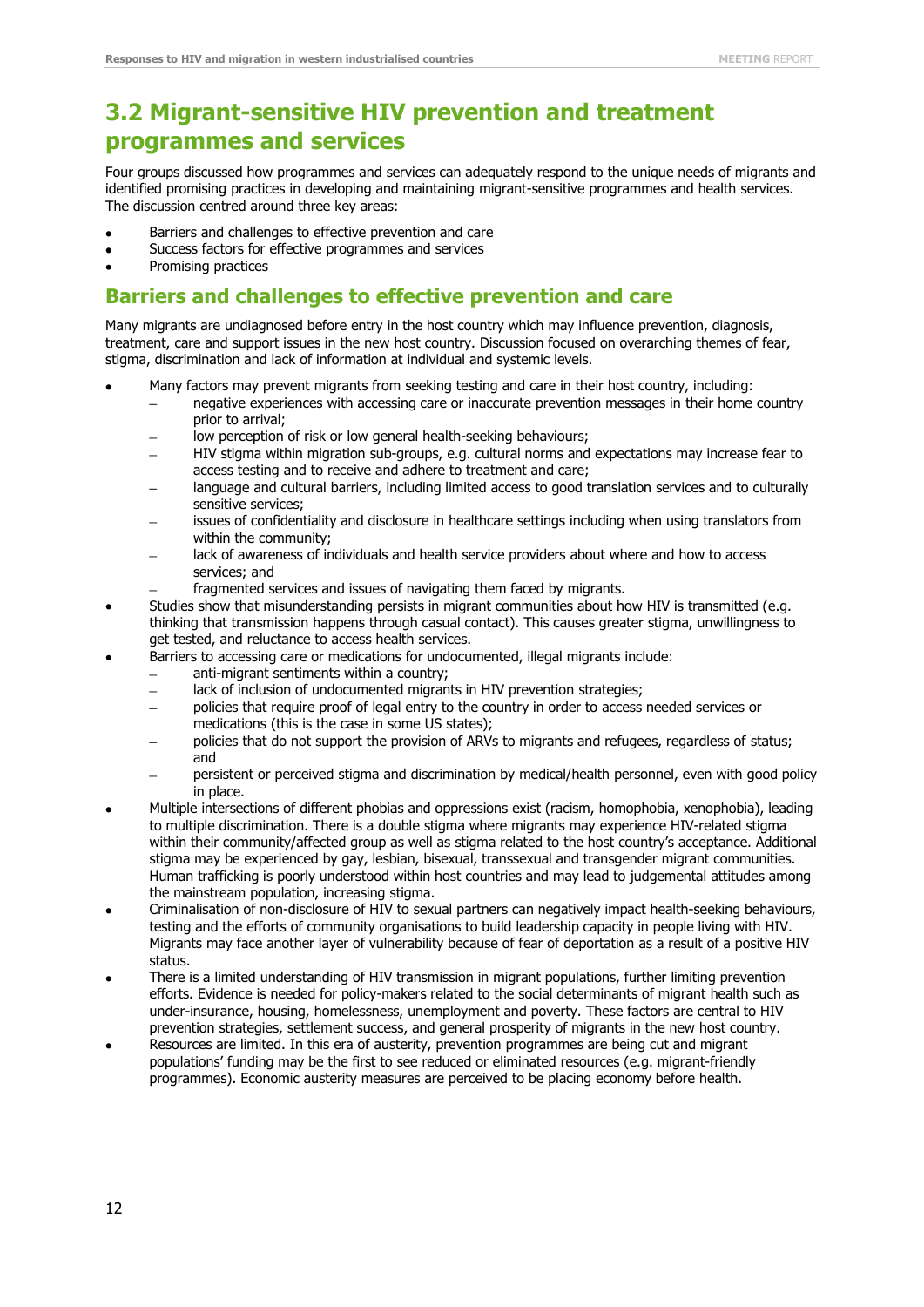### <span id="page-17-0"></span>**Success factors for effective programmes and services**

Participants identified the following factors that contributed to effective migrant-sensitive programmes and services:

- Include HIV prevention as part of the broader concept of health delivery to overcome issues of racism and discrimination.
- Establish complementary health and migration policies to promote access to testing, prevention, treatment and care for all migrants, regardless of status, e.g. health insurance.
- Train healthcare providers and clinicians on cultural sensitivity and build linguistic capacity to work with migrant populations. This will help to overcome problems at the point-of-service level where services may not be culturally sensitive, where services and information are not provided in the migrant's language, healthcare workers do not understand the influence of the migrant's beliefs and values, or do not have the tools to provide culturally-specific health practices, e.g. Western healthcare providers often do not understand migrant health practices, such as Eastern medicine.
- Use trusted translators/interpreters to overcome language and cultural barriers; however, noting sensitivities to the issues of disclosure and confidentiality, as is the case in smaller communities where the translator is from the same community as the migrant PLHIV.
- Balance delivery of routine and targeted testing to reduce rates of undiagnosed HIV cases.
- Deliver strong migrant-friendly health services coupled with robust social support networks.
- Involve the community in design and decisions about how services are delivered:
	- Focus on competencies and resources available in migrant communities to create culturally appropriate interventions.
	- Work with migrants and PHAs to undertake research, develop services and evaluate programmes to ensure cultural appropriateness, e.g. community advisory committees for protocol design and implementation.
	- Provide peer counselling in conjunction with HIV testing and care by those who have 'walked in their shoes'.
		- Have an identifiable person (a community leader or celebrity) help to promote services.
- Ensure a degree of sensitivity regarding the impact of health promotion and prevention campaigns targeted to migrants, taking into account possible increased stigma or discrimination that may be introduced by increasing the visibility of migrants when targeting efforts to reach the community.
- Make the services known to migrants and broader community: market interventions, share information, seek collaboration opportunities.
- Use 'HIV-positive' prevention messages as opposed to fear-based campaigns; eliminate fears and myths concerning HIV risk, HIV transmission, and living with HIV and AIDS through expanded education and knowledge activities.
- Integrate health and social services, e.g. integrate HIV and TB screening with services that address social determinants of health, such as housing and employment.
- Standardise surveillance practices and further investing in, and carrying out, research that:
	- uses a social determinants of health perspective; and
	- provides evidence for policy-makers about the socio-economic cost-benefits of health and immigration policies and programmes on HIV transmission among migrants and the general population.
- Support NGOs to teach people how to advocate for their rights. This can help to address systemic issues, where despite good policy, migrants patients still feel impacts of discrimination and stigma; after diagnosis they are often referred to (mainstream) care where they are 'pushed away' (e.g. hospitals which do not want to provide care to migrants).
- Improve conditions and/or structures throughout Western industrialised countries that make it possible for migrants to articulate their needs, contribute their expertise, competences and resources, and have decision-making power in work processes. This is especially important for prevention work because migrants are an extremely heterogeneous group. Only when knowledge of the language, the living environment, and the culture of the target groups and communities with a migration background flows into the prevention work can prevention measures be successful.
- Develop strategies that address the environment of xenophobia, recognising that anti-immigrant sentiment in some countries presents a real structural barrier to seeking HIV testing and treatment; stigma may deter some migrants from seeking HIV testing out of fear, negative attitudes and suspicion of migrants, especially those who are undocumented. Strategies might include investing in, developing and/or enhancing:
	- government engagement in developing policies and programmes that mitigate racism, xenophobia, homophobia and other forms of stigma and discrimination;
	- community engagement in research and policy-making (enabling action-based and community participatory research);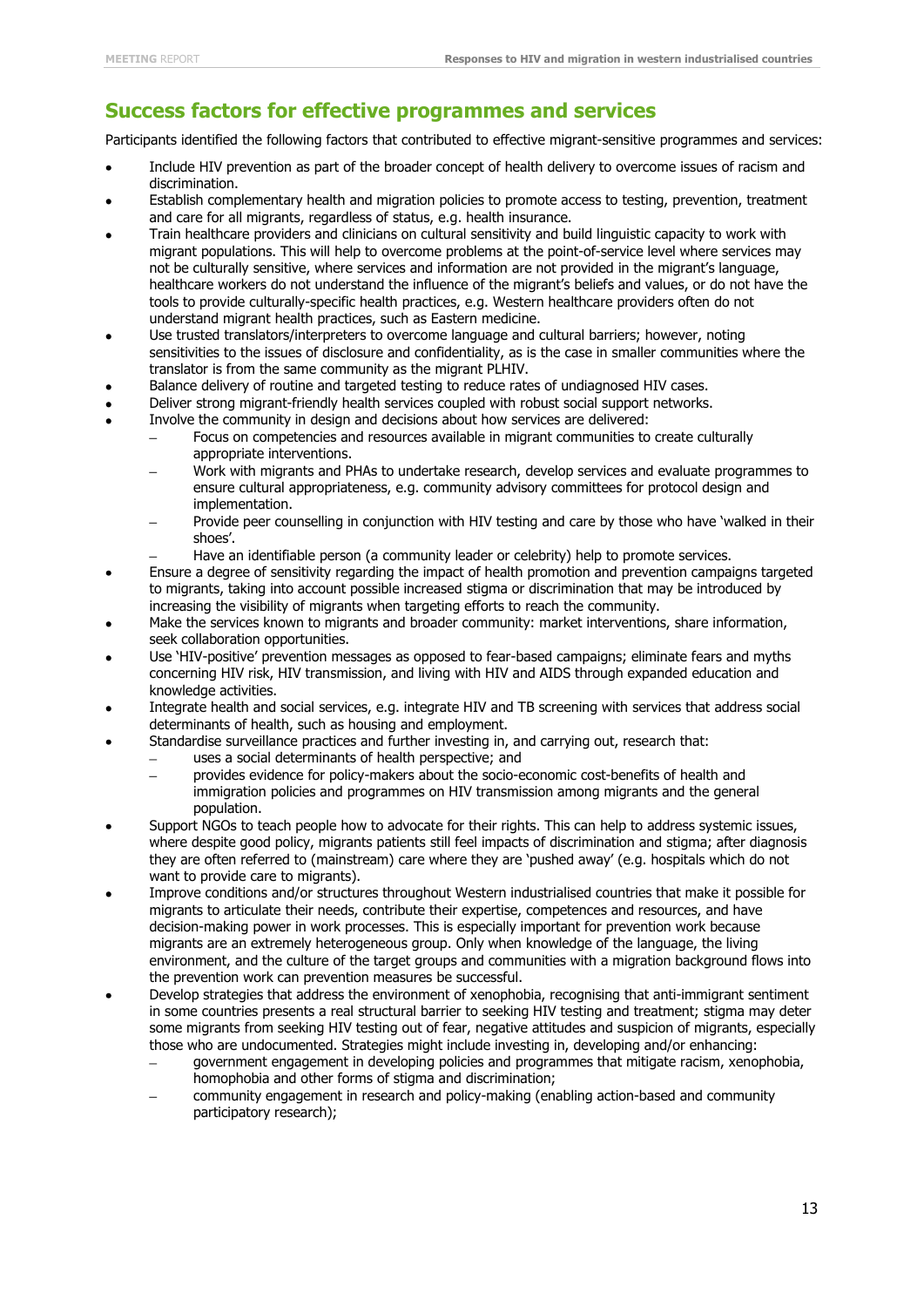- education and awareness to address HIV-related stigma and discrimination, with leadership and  $\equiv$ involvement of affected populations;
- encouragement and involvement of migrants in the political sector<sup>5</sup>; and  $\equiv$
- capacity-building interventions/initiatives to bring migrants into the workforce.

 5 See: Ankersmit F. Democracy and ethnicity: acculturation by politicization. In: Gerrits AWM, Wolffram DJ, editors. Political democracy and ethnic diversity in modern European history. Palo Alto: Stanford University Press; 2005.

Ankersmit argues that in order for migrant populations to become integrated in Western European societies they require first to become politicised.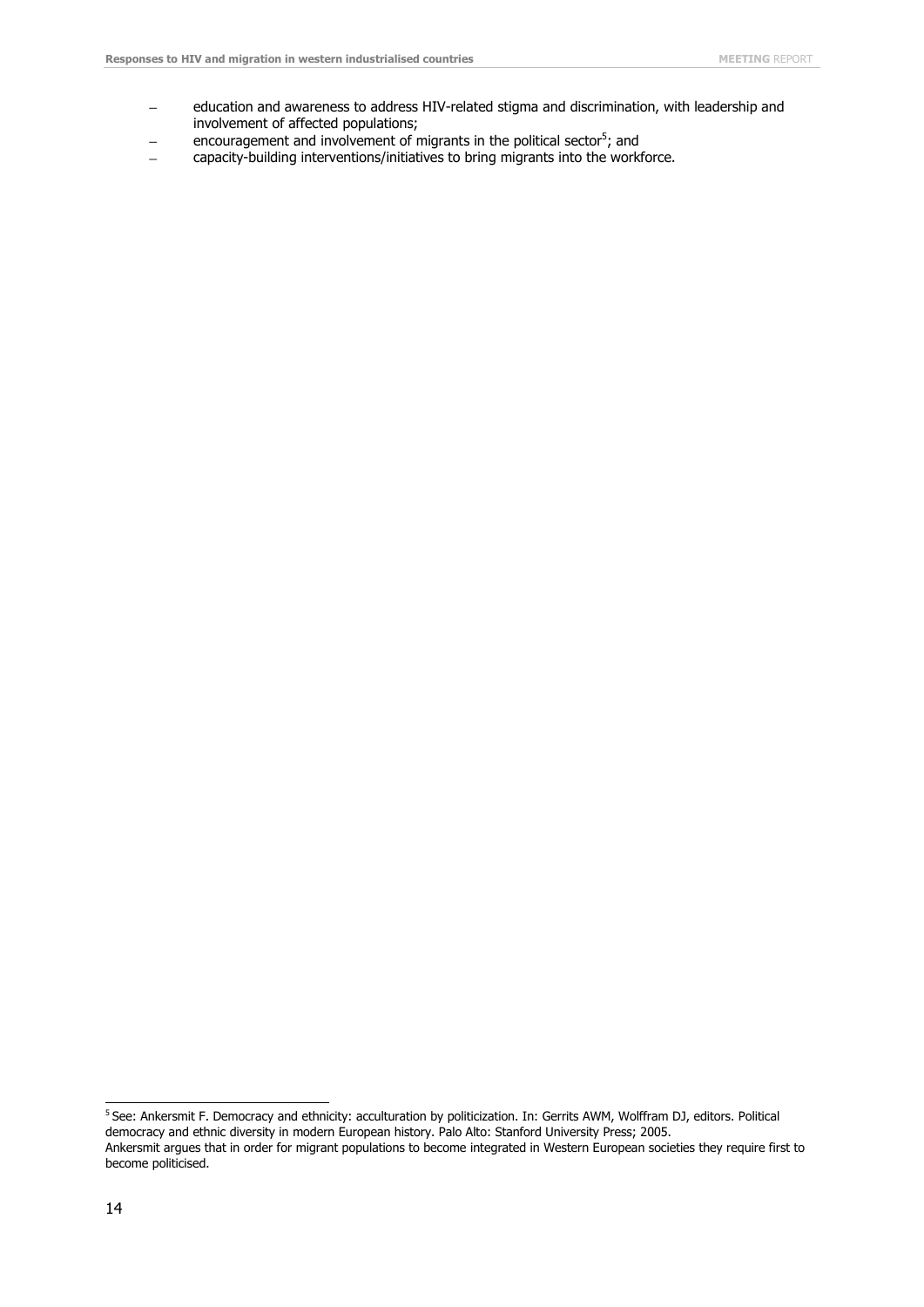### <span id="page-19-0"></span>**Promising practices**

Participants identified the following promising practices for providing effective migrant-sensitive health programmes and services, with examples focused on participatory research, community involvement in design and delivery of services, building the capacity of service providers and community members to ensure culturally sensitive service, developing integrated service delivery models, using positive health promotion messages, and implementing policies that improve access to treatment and care for undocumented migrants:

#### **Community involvement**

- In Canada, the Canadian HIV Trials Network (CTN) uses a community advisory committee to involve community in research protocol design.
- In Canada, the Committee for Accessible AIDS Treatment (CAAT) has a programme that provides PHA peer training in migrant communities. CAAT also provides skill-building for service providers to strengthen cultural competence and multilingual information that respects the sensitivities of marginalised populations such as MSM, IDU and sex workers.
- In the US, the Community HIV/AIDS Mobilization Project (CHAMP) used a community-based, participatory action research approach to reach out to migrants and to build their capacity as leaders in HIV prevention in their communities.
- In Germany, the Pakomi project used a community-based participatory approach to involving migrants in HIV prevention. The approach:
	- involved key people from different communities, educating them as peer researchers and involving them in decision-making;
	- empowered them to do research in their communities, collect information on their needs and create solutions targeting their needs;
	- used simple methods, e.g. community mapping, photo voice, narrative from individual migrants from the community; and
	- developed into a community network of sharing and learning.

#### **Integrated services**

- In the US, the San Francisco programme for Asian and Pacific Islanders focuses on community-building and community organising first; through this process, the community was involved in creating a one-stop centre for all relevant services (holistic integrated services). The centre acknowledges the diversity of people affected by HIV and provides targeted services (for people who use injection drugs, transgender people, sex workers, etc.).
- The approach of a generalised health clinic that integrates HIV services is more successful than an HIVspecific clinic (e.g. wellness check). This situation is similar for indigenous communities, where it is more effective to integrate HIV into more generalised services than to provide HIV-specific services.
- Women's Health in Women's Hands integrates wellness and HIV care into a 'one-stop shop' for migrant services targeting African, Black and Caribbean women in Toronto, Canada (e.g. linguistically appropriate services, HIV testing and care).
- In Ontario, a model is used where a primary healthcare clinic covers gaps for homeless persons, migrants, and the under-housed, providing linguistically and culturally sensitive integrated services.

#### **Creative marketing and promotion**

- In the US, CDC has examples of positive campaigns based on the message 'Testing Makes Us Stronger' and 'Let's Stop HIV Together'. This move away from fear-based campaigns has been successful, in addition to featuring PLHAs.
- Social marketing messages focused on anti-discrimination have been effective, e.g. 'Saving face can't make you safe; talk about HIV.').

#### **Health policies for migrants**

- Ensure that policies for HIV testing reduce stigma and discrimination and facilitate migrants' access to testing, treatment and support services; the evidence supporting differing approaches could be examined, for example:
	- The Canadian approach requires HIV testing for most applicants as part of the immigrant health exam prior to arrival; potential applicants are informed of their HIV status and successful applicants that test HIV positive are provided with a handbook on contacting provincial and territorial public health authorities, which then take action to refer them for support and treatment.
- Work towards a service model of free and accessible care to all, regardless of migration status.
- In the US, the US/Mexican Boarder AIDS Education and Training Centres Steering Team (UMBAST) is a programme to train providers on both sides of the border to provide continuity of care across borders. Through the programme, migrants can stay on treatment as they go back and forth across the border. There are HIV-related guidelines for detainment at customs to ensure that migrants receive the care they need.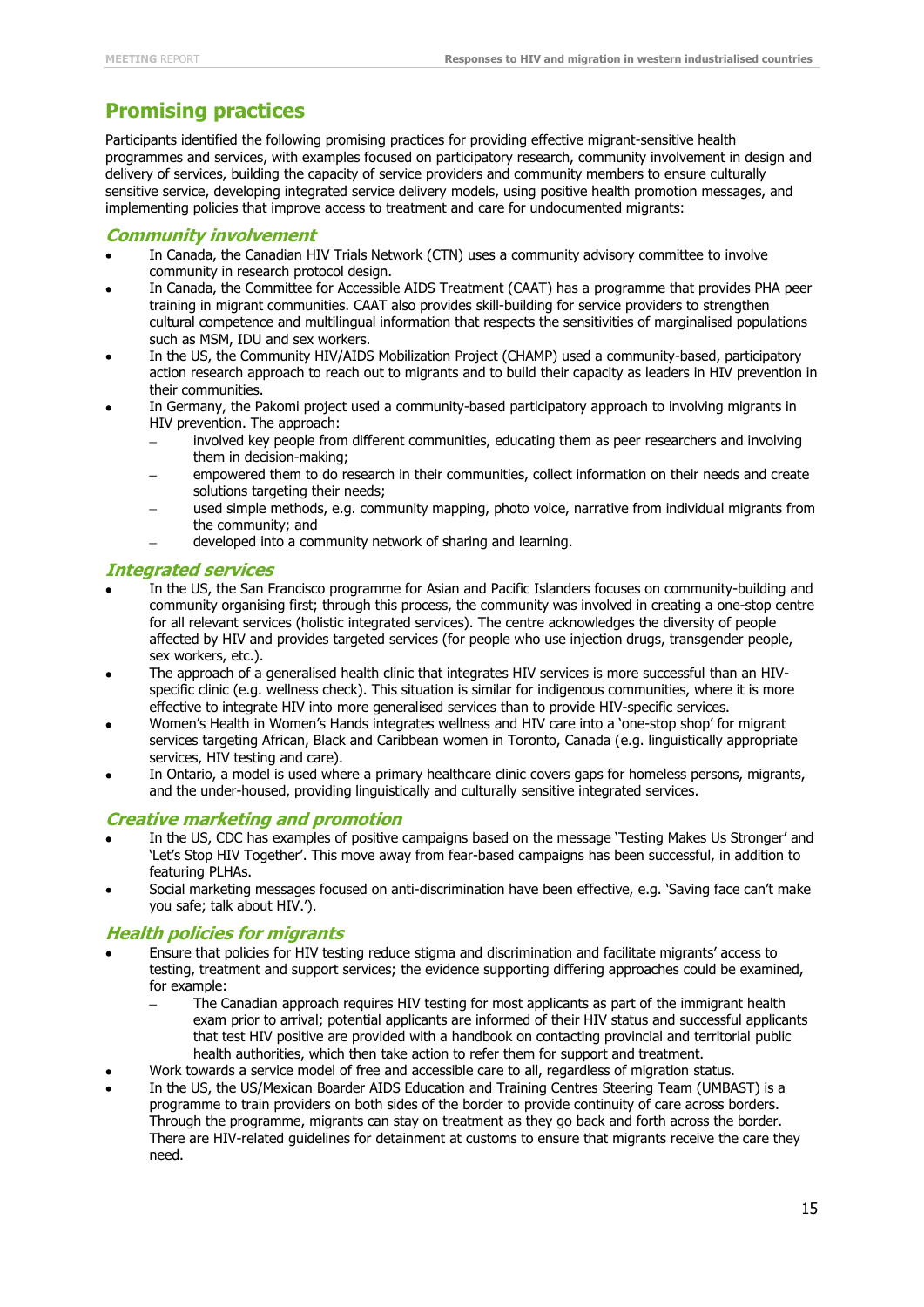The US state of Massachusetts has progressive policies in place that support the delivery of health services and medications to refugees regardless of legal status. This could be a model for other jurisdictions. A similar programme in South Africa has experienced barriers in implementing the policy, with some service providers continuing to withhold HIV treatment from undocumented migrants.

#### **Networks and sharing of best practices**

The African Black Diaspora Global Network (ABDGN) is an example of a global network building connections to carry forward lessons learned and facilitate the sharing of best practices.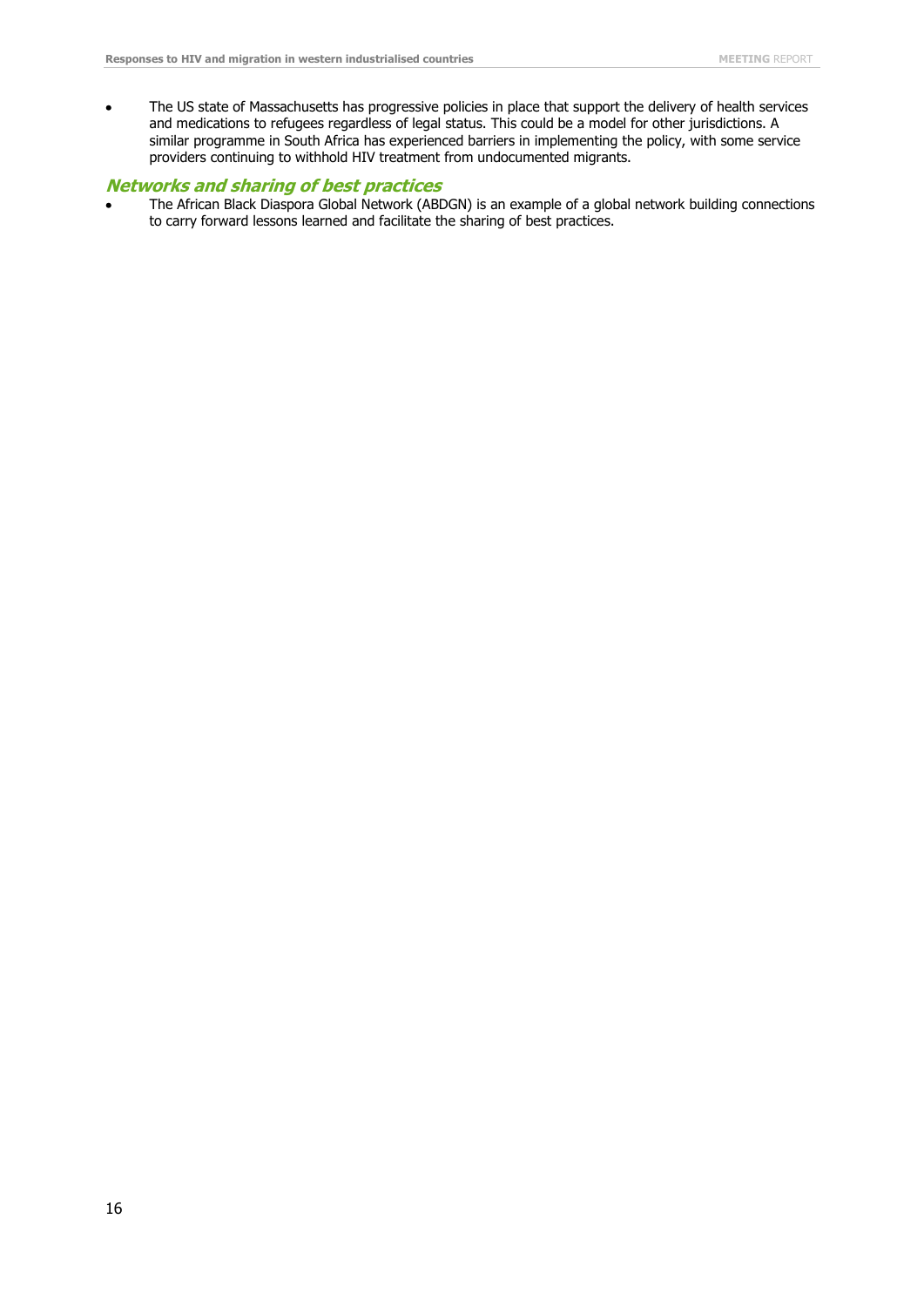## <span id="page-21-0"></span>**4 Summary and conclusion**

On behalf of the steering committee, the facilitator thanked the participants for helping to build a common understanding of key issues related to HIV and migrants in Western industrialised contexts, noting the challenges and opportunities identified throughout the two thematic discussions – monitoring HIV among migrant populations and migrant-sensitive HIV prevention and treatment programmes and services.

The following is a summary of suggestions and possible ways forward identified by participants in each of the two thematic areas of discussion.

### <span id="page-21-1"></span>**Monitoring migrant health and HIV**

- Develop partnerships in areas of migration and HIV, for instance by:
	- supporting cross-fertilisation of innovative approaches that address broader migrant health issues;
	- standardising regional and global monitoring and reporting tools (UNGASS, WHO, Dublin); and
		- engaging community and migrants in the response.
- Capture, supplement and share surveillance and monitoring data, including behavioural and SDOH aspects.
- Use the data to target prevention and treatment services ('Data for action').
- Share data across jurisdictions, e.g. across regional, federal, provincial and state governments.
- Enhance both monitoring and follow-up mechanisms; i.e. access to care, access to anti-retroviral therapies, adherence.

### <span id="page-21-2"></span>**Migrant-sensitive HIV programmes and services**

- Integrate HIV prevention and treatment within a broader health delivery approach to address issues of stigma, racism and discrimination.
- Remove financial barriers to accessing prevention, treatment and care, e.g. migrants included in healthcare coverage/health insurance.
- Ensure providers/clinicians are trained and supported in cultural sensitivity and linguistic capacity to work with migrant populations.
- Integrate migrant health services with social supports (i.e. housing, transport, income).
- Increase sensitivity to possible stigma introduced by increased visibility or targeting of migrants.

As follow-up to the 2012 satellite session, ECDC will explore the possibility to host a meeting in 2013 to take forward the issue of migrant health and HIV in Western industrialised countries. ECDC, PHAC, CDC and IOM will also explore further opportunities for collaboration on issues related to migrant health and HIV.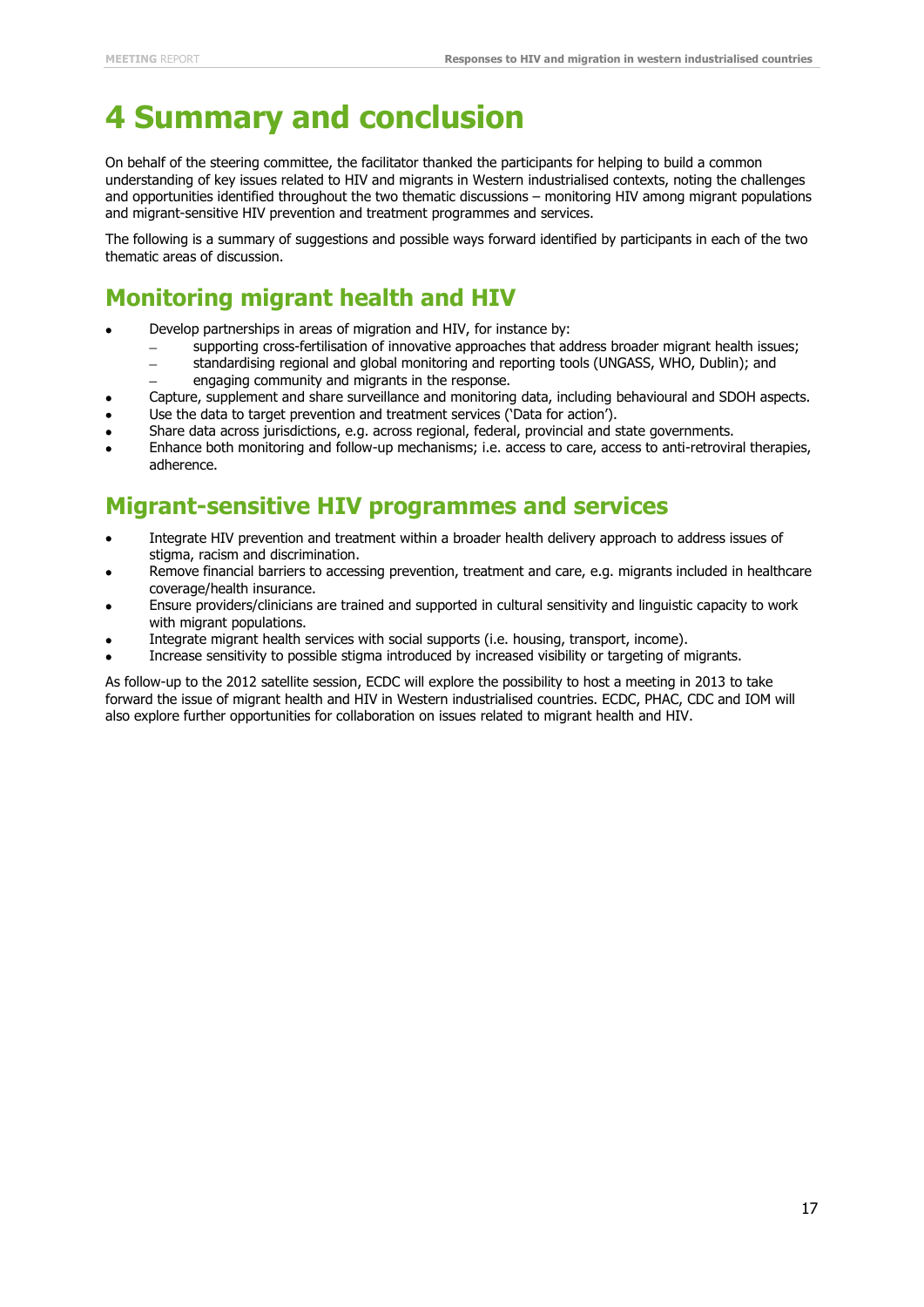## <span id="page-22-0"></span>**Appendix A. List of participants**

## **Migration and HIV – alphabetical session list of confirmed participants**

 $CAN = Canada, EU = European region, US = United States, IO = International organizations$ 

| EU                           | CAN Kwaku (Paul) Adomaka<br>Nina S Anderson<br>CAN Chris Archibald                                      | African and Black Diaspora Global Network (ABDGN), Canada<br>Norwegian Directorate of Health, Norway<br>Centre for Communicable Diseases and Infection Control, Public Health Agency of                                                                       |
|------------------------------|---------------------------------------------------------------------------------------------------------|---------------------------------------------------------------------------------------------------------------------------------------------------------------------------------------------------------------------------------------------------------------|
| EU<br>CAN<br>EU<br>EU<br>US. | Henrique Barros<br>Laura Bisallion<br>Alison Brown<br>Henrikki Brummer-Korvenkontio<br>Guillermo Chacon | Canada<br>Predictive Medicine and Public Health, University of Porto Medical School, Portugal<br>Ontario Training Centre in Health Services and Policy Research, York University<br>Health Protection Agency, UK<br>THL, Finland<br>Latino Commission on AIDS |
| <b>CAN</b>                   | Sandra Ka Hon Chu                                                                                       | HIV/AIDS Legal Network                                                                                                                                                                                                                                        |
| EU                           | Susana Monge Corella                                                                                    | Institute of Health Carlos III (ISCIII, Spain)                                                                                                                                                                                                                |
| IО                           | Nadine Cornier                                                                                          | United Nations High Commissioner for Refugees (UNHCR)                                                                                                                                                                                                         |
| EU                           | Susan Cowan                                                                                             | National Institute for Health Data and Disease Control, Sweden                                                                                                                                                                                                |
| EU<br>EU                     | Julia del Amo<br>Valerie Delpech                                                                        | Universidad Rey Juan Carlos, Spain<br>Health Protection Agency, United Kingdom                                                                                                                                                                                |
| US                           | Jennifer Donofrio                                                                                       | Office of International Health and Biodefense, US Department of State                                                                                                                                                                                         |
| US                           | Tom Donohoe                                                                                             | US-Mexico Border AIDS Education and Training Team Initiative (UMBAST)                                                                                                                                                                                         |
| <b>CAN</b>                   | Monique Doolittle-Romas                                                                                 | Canadian AIDS Society                                                                                                                                                                                                                                         |
| IО                           | Sathyanarayanan Doraiswamy                                                                              | United Nations High Commission for Refugees                                                                                                                                                                                                                   |
| EU<br>US                     | Laura Dunkeysun<br>Teresa Durden                                                                        | United Kingdom<br>National Centre for HIV/AIDS, Hepatitis C and Tuberculosis, Center for Disease                                                                                                                                                              |
|                              |                                                                                                         | Prevention and Control                                                                                                                                                                                                                                        |
| CAN                          | Rainer Engelhardt                                                                                       | Infectious Disease Prevention and Control Branch, Public Health Agency of Canada                                                                                                                                                                              |
| CAN                          | Bersabel Ephrem                                                                                         | Office of International Affairs for the Health Portfolio, Government of Canada                                                                                                                                                                                |
| EU<br>US                     | Ibidun Fakoya<br>Kevin Fenton                                                                           | University College London, Centre for Sexual Health & HIV Research, United Kingdom                                                                                                                                                                            |
|                              |                                                                                                         | National Centre for HIV/AIDS, Hepatitis C and Tuberculosis, Center for Disease<br>Prevention and Control                                                                                                                                                      |
| EU                           | Tanja Gangarova                                                                                         | German Aids-Help Organisation (Deutsche AIDS-Hilfe e.V.), Germany                                                                                                                                                                                             |
| <b>US</b>                    | Deliana Garcia                                                                                          | Migrant Clinicians Network, Inc.                                                                                                                                                                                                                              |
| <b>CAN</b>                   | Marc-Andre Gaudreau                                                                                     | Centre for Communicable Diseases and Infection Control, Public Health Agency of                                                                                                                                                                               |
| US.                          | Emilio German                                                                                           | Canada<br>National Centre for HIV/AIDS, Hepatitis C and Tuberculosis, Center for Disease<br>Prevention and Control                                                                                                                                            |
| CAN                          | Danielle Grondin                                                                                        | Health Branch, Citizenship and Immigration Canada                                                                                                                                                                                                             |
| <b>CAN</b>                   | Jessica Halverson                                                                                       | Centre for Communicable Diseases and Infection Control, Public Health Agency of<br>Canada                                                                                                                                                                     |
| IО<br><b>CAN</b>             | Hussein Hassan<br>Patricia Hurd                                                                         | International Organization for Migration, Somalia                                                                                                                                                                                                             |
|                              |                                                                                                         | Centre for Communicable Diseases and Infection Control, Public Health Agency of<br>Canada                                                                                                                                                                     |
| EU                           | Monica Idelstrom                                                                                        | Swedish Institute for Communicable Diseases, Sweden                                                                                                                                                                                                           |
| IО                           | Chiaki Ito                                                                                              | International Organization for Migration, Somalia                                                                                                                                                                                                             |
| <b>CAN</b>                   | Michelle Jones                                                                                          | Canadian HIV Trials Network                                                                                                                                                                                                                                   |
| US                           | Amy Lansky                                                                                              | National Centre for HIV/AIDS, Hepatitis C and Tuberculosis, Center for Disease<br><b>Prevention and Control</b>                                                                                                                                               |
| EU                           | Stéphane Le Vu                                                                                          | Institut de Veille Sanitare, France                                                                                                                                                                                                                           |
| IO                           | Chris Lemoh                                                                                             | University of Melbourne, Australia                                                                                                                                                                                                                            |
|                              | CAN Alan Li                                                                                             | Committee for Accessible AIDS Treatment, Regent Park Community Health Centre                                                                                                                                                                                  |
| US.                          | <b>Faye Malitz</b>                                                                                      | Health Resources and Services Administration<br>National Centre for HIV/AIDS, Hepatitis C and Tuberculosis, Center for Disease                                                                                                                                |
| US.                          | Eva Margolies                                                                                           | Prevention and Control                                                                                                                                                                                                                                        |
| IО                           | Reiko Matsuyama                                                                                         | International Organization for Migration, Pretoria                                                                                                                                                                                                            |
| EU                           | Arild Johan Myrberg                                                                                     | Division of Public Health, Norwegian Directorate of Health, Norway                                                                                                                                                                                            |
| IО                           | Sikhulile Nggase                                                                                        | International Organization for Migration, Pretoria                                                                                                                                                                                                            |
| <b>CAN</b>                   | Howard Njoo                                                                                             | Centre for Communicable Diseases and Infection Control, Public Health Agency of                                                                                                                                                                               |
| US                           | Chioma Nnaji                                                                                            | Canada<br>Multicultural AIDS Coalition                                                                                                                                                                                                                        |
| EU                           | <b>Teymur Noori</b>                                                                                     | European Centre for Disease Prevention and Control (ECDC), Sweden                                                                                                                                                                                             |
| CAN                          | Susanna Ogunnaike-Cooke                                                                                 | Centre for Communicable Diseases and Infection Control, Public Health Agency of<br>Canada                                                                                                                                                                     |
| EU<br>CAN                    | Anastasia Pharris<br>Valerie Pierre-Pierre                                                              | European Centre for Disease Prevention and Control (ECDC), Sweden<br>African and Caribbean Council on HIV/AIDS in Ontario                                                                                                                                     |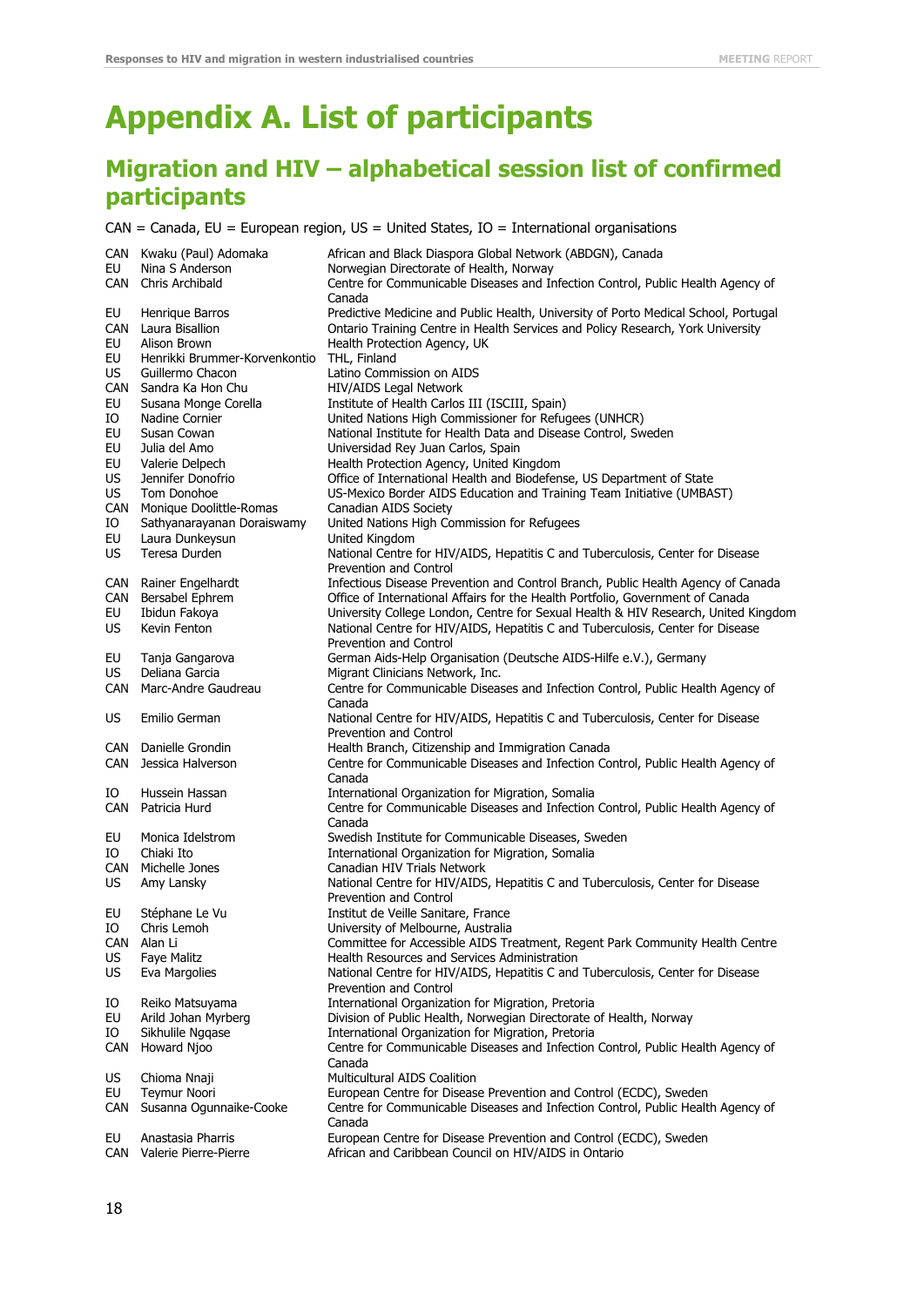| IО<br>EU<br>IO<br>EU<br>IО<br><b>CAN</b><br><b>CAN</b><br>EU<br>EU<br>US | Niurka Pineiro<br><b>Maria Prins</b><br>Rhon Reynolds<br><b>Brian Rice</b><br>Barbara Rijks<br>Tim Rogers<br>Ron Rosenes<br>Luciano Ruggia<br>Claudia Santos-Hövener<br>Lina Sheth | International Organization for Migration, United States<br>Public Health Service of Amsterdam<br><b>UNICEF</b><br>Health Protection Agency, United Kingdom<br>Migration Health Division, International Organization for Migration<br>Canadian AIDS Treatment Information Exchange<br><b>Ontario HIV Treatment Network</b><br>Office fédéral de la santé publique, Switzerland<br>Robert Koch Institut, Germany<br>Asian Pacific Island Wellness Center, United States |
|--------------------------------------------------------------------------|------------------------------------------------------------------------------------------------------------------------------------------------------------------------------------|-----------------------------------------------------------------------------------------------------------------------------------------------------------------------------------------------------------------------------------------------------------------------------------------------------------------------------------------------------------------------------------------------------------------------------------------------------------------------|
| US.                                                                      | Sonia Singh                                                                                                                                                                        | National Centre for HIV/AIDS, Hepatitis C and Tuberculosis, Center for Disease<br>Prevention and Control                                                                                                                                                                                                                                                                                                                                                              |
| IO                                                                       | Winnie Ssanyu Sseruma                                                                                                                                                              | Christian AID UK, United Kingdom                                                                                                                                                                                                                                                                                                                                                                                                                                      |
| <b>CAN</b>                                                               | Nicci Stein                                                                                                                                                                        | Interagency Coalition on AIDS and Development                                                                                                                                                                                                                                                                                                                                                                                                                         |
| US.                                                                      | <b>Riley Steiner</b>                                                                                                                                                               | National Centre for HIV/AIDS, Hepatitis C and Tuberculosis, Center for Disease<br>Prevention and Control                                                                                                                                                                                                                                                                                                                                                              |
| <b>CAN</b>                                                               | Wangari Tharao                                                                                                                                                                     | African and Black Diaspora Global Network (ABDGN) and Women's Health in Women's<br>Hands                                                                                                                                                                                                                                                                                                                                                                              |
| IО                                                                       | Jason Theede                                                                                                                                                                       | International Organization for Migration, Nairobi                                                                                                                                                                                                                                                                                                                                                                                                                     |
| IO                                                                       | Irina Titarenko                                                                                                                                                                    | International Organization for Migration, Kiev                                                                                                                                                                                                                                                                                                                                                                                                                        |
| EU                                                                       | Marita van de Laar                                                                                                                                                                 | HIV/AIDS and Sexually Transmitted & Blood-borne Infections, ECDC, Sweden                                                                                                                                                                                                                                                                                                                                                                                              |
| IО                                                                       | Carlos van der Laat                                                                                                                                                                | International Organization for Migration, San José                                                                                                                                                                                                                                                                                                                                                                                                                    |
| EU                                                                       | Maaike van Veen                                                                                                                                                                    | RIVM, Netherlands                                                                                                                                                                                                                                                                                                                                                                                                                                                     |
| IО                                                                       | Erick Ventura                                                                                                                                                                      | International Organization for Migration, Pretoria                                                                                                                                                                                                                                                                                                                                                                                                                    |
| EU                                                                       | Annisabelle Von Lingen                                                                                                                                                             | European AIDS Treatment Group, Belgium                                                                                                                                                                                                                                                                                                                                                                                                                                |
| EU                                                                       | Malin Wallin                                                                                                                                                                       | Swedish Institute for Communicable Diseases                                                                                                                                                                                                                                                                                                                                                                                                                           |
| EU                                                                       | Ruth Zimmerman                                                                                                                                                                     | Robert Koch Institut, Germany                                                                                                                                                                                                                                                                                                                                                                                                                                         |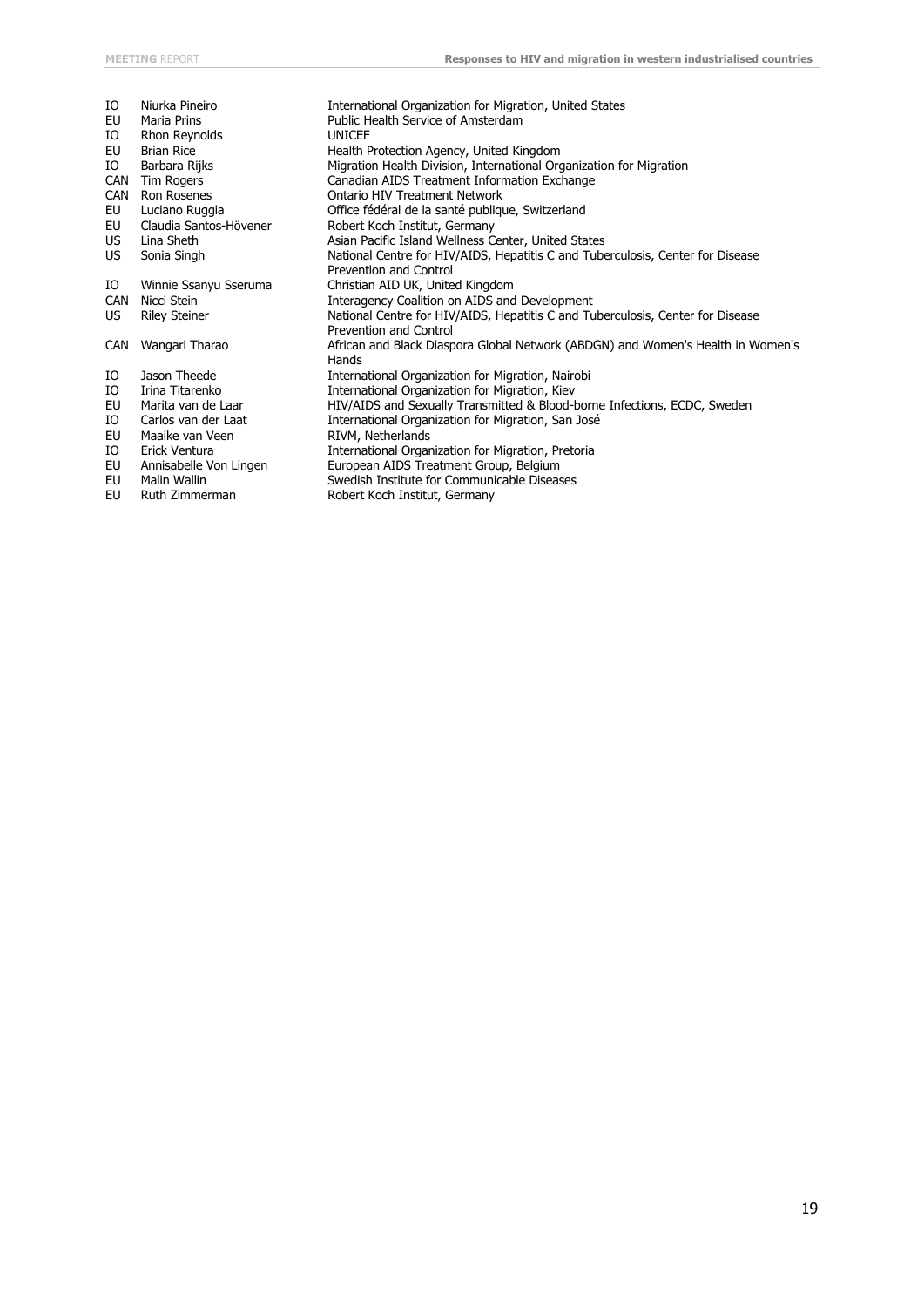## <span id="page-24-0"></span>**Appendix B. Migration and HIV satellite session agenda**







### **RESPONSES TO HIV AND MIGRATION IN WESTERN INDUSTRIALIZED COUNTRIES:**

#### **CURRENT CHALLENGES, PROMISING PRACTICES, FUTURE DIRECTIONS**

**A SPECIAL SATELLITE SESSION AFFILIATED WITH THE XIX INTERNATIONAL AIDS CONFERENCE JULY 22, 2012, 12:00-4:00 PM**

**WASHINGTON, D.C., UNITED STATES**

**FOUR POINTS SHERATON, FRANKLIN ROOM - 1201 K STREET N.W.**

*The Public Health Agency of Canada, the United States Centers for Disease Control and Prevention, the European Centre for Disease Prevention and Control, and the International Organization for Migration are pleased to sponsor this special satellite session.*

*The event aims to raise awareness of the pertinent issues related to migration and HIV and provide context from Western industrialized countries in order to focus and generate discussion on the two themes of the session: 1. Monitoring migrant health and HIV; and 2. Migrant-sensitive HIV prevention and treatment programs and services.*

| <b>AGENDA</b>                |                                                                                                                                                              |  |  |
|------------------------------|--------------------------------------------------------------------------------------------------------------------------------------------------------------|--|--|
| $12:00 - 12:30$ Registration |                                                                                                                                                              |  |  |
|                              | 12:30 - 12:35 Welcome & Opening Remarks                                                                                                                      |  |  |
|                              | 12:35 - 12:45 Keynote speaker - Ms. Winnie Sseruma                                                                                                           |  |  |
|                              | 12:45 - 14:00 Opening panel: Addressing HIV vulnerabilities of migrant populations in Western industrialized countries                                       |  |  |
|                              | Global perspectives                                                                                                                                          |  |  |
|                              | Ms. Barbara Rijks - International Organization for Migration                                                                                                 |  |  |
|                              | Regional perspectives                                                                                                                                        |  |  |
|                              | Dr. Howard Njoo - Public Health Agency of Canada Centre for Communicable Diseases and Infection Control                                                      |  |  |
|                              | Dr. Marita van de Laar - European Centre for Disease Prevention and Control<br>$\bullet$                                                                     |  |  |
|                              | Dr. Kevin Fenton - United States Centers for Disease Control and Prevention                                                                                  |  |  |
|                              | Participant Question and Answer period                                                                                                                       |  |  |
|                              | 14:00 - 14:05 Introduction to Break-Out Sessions                                                                                                             |  |  |
| 14:05 - 14:20 Break          |                                                                                                                                                              |  |  |
|                              | 14:20 - 15:05 Concurrent break-out session - Group A: Monitoring migrant health and HIV                                                                      |  |  |
|                              | <b>Key Questions:</b>                                                                                                                                        |  |  |
|                              | What data do we need to improve our understanding and inform our response to HIV among migrant<br>1.                                                         |  |  |
|                              | populations?                                                                                                                                                 |  |  |
|                              | What promising practices are in place in relation to monitoring HIV and related factors among migrant<br>2.                                                  |  |  |
|                              | populations?                                                                                                                                                 |  |  |
|                              | 3.<br>How could we use or strengthen existing HIV surveillance and information systems to collect                                                            |  |  |
|                              | information specific to migrant populations?<br>Concurrent break-out session – Group B: Migrant-sensitive HIV prevention and treatment programs and services |  |  |
|                              |                                                                                                                                                              |  |  |
|                              | <b>Key Questions:</b><br>What are the barriers and challenges to providing effective prevention and care programs/services?<br>1.                            |  |  |
|                              | What factors are necessary for successful migrant health programs and services?<br>2.                                                                        |  |  |
|                              | What promising practices are you aware of that may be used for migrant-sensitive programs and health<br>З.                                                   |  |  |
|                              | services?                                                                                                                                                    |  |  |
|                              | 15:05 – 15:50 Break-out groups report back and group discussion                                                                                              |  |  |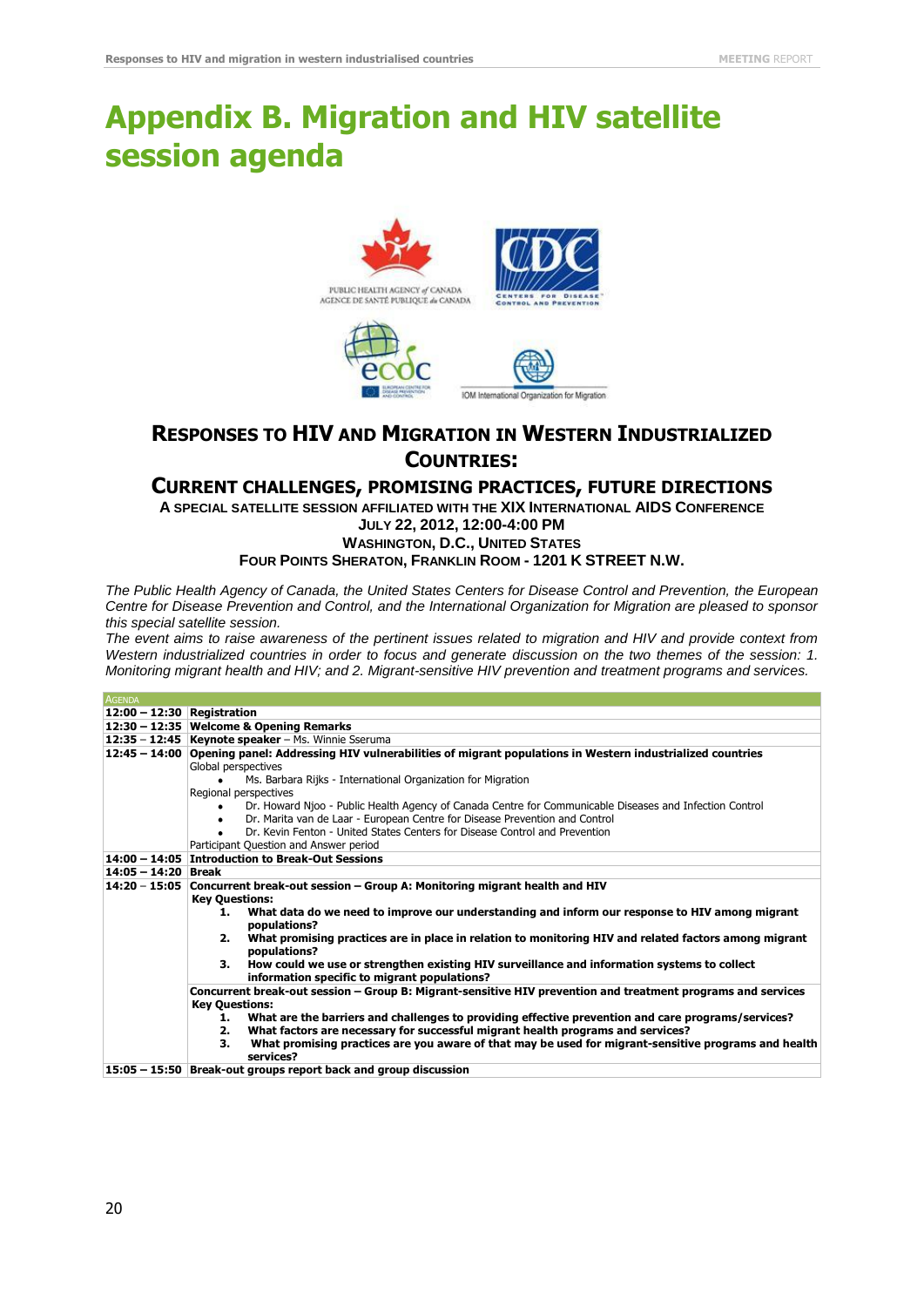## <span id="page-25-0"></span>**Appendix C. Post-presentation question and answer session**

Q. What is Canada's rationale for requiring HIV testing as part of the application process for temporary or permanent entry to the country?

A. Canada has a policy in place that requires HIV testing as part of the immigration medical examination (IME) for all potential immigrants and long-term visitors over 15 years of age. The objective of the policy is to protect the health and safety of Canadians. HIV testing is provided in conjunction with pre- and post-test counselling. The intent is not to exclude people from entry because of their HIV status, but to allow diagnosis and referral to health services. The policy is currently under review.

Q. While refugees and family members are permitted entry into Canada regardless of HIV status, there are cases where HIV-positive applicants have been denied entry. What has been the US experience over the past two years with the introduction of its new policy of not requiring HIV testing as part of the immigration medical process?

A. There was much consultation and debate in the US surrounding the change in policy to not ban entry based on HIV-positive status. A key factor in the decision was the recognition that even the process of going through HIV testing would and could generate stigma. For this reason, the policy was changed to not require HIV testing for people thinking of immigrating; however, the intent is to integrate voluntary HIV testing into the care persons receive in the United States.

Q. Recognising the growing Mexican migrant population in British Columbia, Canada, is it currently possible for undocumented Mexican migrants to access medications and treatment?

A. There is a growing migrant population who are temporary farm workers. With respect to coverage, employers in Canada have the responsibility to ensure migrant workers have coverage for medical care. The delivery of healthcare services is under the jurisdiction of the provinces and territories, offering a range of medical services. There is some follow-up that could be done to fully understand any issues of access to care for the growing population of migrant workers.

Q. Recognising that migration itself is a factor that increases vulnerability to HIV infection, why does Canada's Federal Initiative to Address HIV/AIDS (FI) not identify newcomers/migrants as a priority population?

A. People from countries where HIV is endemic are a key population identified under the FI, although this does not include all migrants. There are special epidemiological updates and status reports that examine this population, taking into account social factors such as migration.

Q. The medical community in Canada has raised concerns about recent changes to interim health coverage for some refugees, reducing their access to some healthcare services previously covered. What is the anticipated impact on public health?

A. The policy relating to the Interim Federal Health Program (IFHP) in Canada is to cover the cost of healthcare services for eligible protected persons (including resettled refugees), refugee claimants, and other specified groups who are not eligible for provincial or territorial health insurance. Treatment for HIV and AIDS such as anti-retroviral medications are still provided under the IFHP for all IFHP beneficiaries. In addition, the reformed programme continues to provide coverage for primary healthcare services (e.g. physician and hospital services) that are in line with what Provinces and Territories provide through their health insurance programmes. IFHP beneficiaries living in Canada with HIV will continue to be covered for primary healthcare services (i.e. physician appointments and follow-ups, diagnostic testing) and antiretroviral medications

Q. What strategies are needed to ensure that national government policies integrate the treatment and care of vulnerable populations and migrants as a normal part of service provision? How can these policies be sustained through changes in government?

A. Sensitivities around migration relate to issues of access and their associated cost implications. National governments have jurisdiction over immigration policies and there is often a reluctance to clearly indicate what support migrants are entitled to. The IOM is following a two-pronged approach. First, a human rights-based approach is being promoted, where countries adhere to international regulations and treaties. Second, public health evidence is being used to advocate for national governments to change to an inclusive approach to provision of treatment and care. The evidence indicates that providing access to primary healthcare for migrants as soon as possible can reduce HIV transmission. For economic reasons alone, this is an important strategy to prevent unnecessary health and social costs.

Q. ECDC highlighted how their monitoring and surveillance work is being harmonised with UNGASS reporting. Are PHAC and CDC considering this approach to reduce duplication reporting?